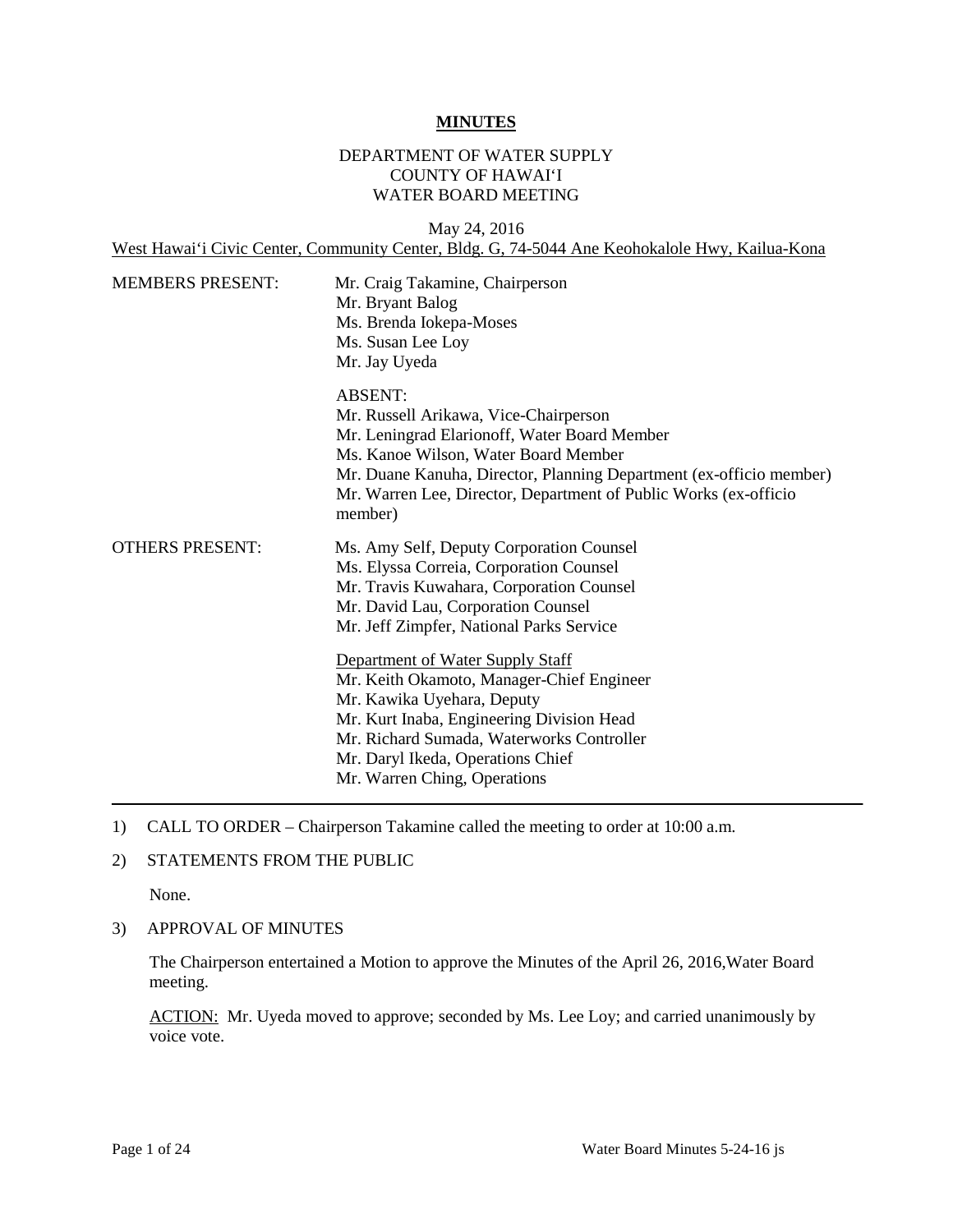### 4) APPROVAL OF ADDENDUM AND/OR SUPPLEMENTAL AGENDA

The Chairperson entertained a Motion to approve Supplemental Agenda Item 9(H), SERVICE BID NO. 2016-07, PROVIDE HIGH-SPEED WIDE AREA NETWORK CONNECTIVITY BETWEEN FIVE OFFICE LOCATIONS, DEPARTMENT OF WATER SUPPLY.

ACTION: Ms. Iokepa-Moses moved to approve; seconded by Ms. Lee Loy, and carried unanimously by voice vote.

### 5) SOUTH HILO:

### A. **JOB NO. 1994-590, CONSTRUCTION OF PI'IHONUA-KŪKŪAU RESERVOIR AND TRANSMISSION IMPROVEMENTS:**

This project generally consists of the construction of a 2.0 MG reservoir, 13,000 feet of 16-inch transmission waterline and appurtenances.

Bids for this project were opened on May 13, at 2:00 p.m., and the following are the bid results:

| <b>Bidder</b>                      | <b>Bid Amount</b> | <b>Adjusted Bid Amount</b> |
|------------------------------------|-------------------|----------------------------|
|                                    |                   | (for purposes of bid       |
|                                    |                   | $award)**$                 |
| Isemoto Contracting Co., Ltd.      | \$8,117,430.00*   | \$7,711,558.50             |
| Yamada Paint Contracting, Inc. dba | \$8,231,161.90*   | \$7,736,696.14             |
| <b>GW</b> Construction             |                   |                            |
| Jas W. Glover, Ltd.                | \$8,830,000.00    | \$8,736,292.36             |
| F & H Construction                 | \$10,351,550.00*  | \$9,727,329.52             |
| Nan, Inc.                          | \$11,399,059.00   | \$10,726,281.05            |

\*Bids were allowed to be corrected because of minor computation errors, in accordance with DWS General Requirements and Covenants and Hawaii Administrative Rules.

\*\*Bids were adjusted (for the purposes of award) to provide credits for use of Hawai'i Products and participation in the State Apprenticeship Program, in accordance with Hawai'i Administrative Rules.

#### Project Costs:

| 1) Low Bidder (Isemoto Contracting Co., Ltd.) |                    | \$8,117,430.00 |
|-----------------------------------------------|--------------------|----------------|
| 2) Construction Contingency (10%)             |                    | \$811,743.00   |
|                                               | <b>Total Cost:</b> | \$8,929,173.00 |

 Funding for this project will be from SRF funds. The contractor will have 480 calendar days to complete this project.

The Manager-Chief Engineer recommended that the Board award the contract for JOB NO. 1994-590, PI'IHONUA-KŪKŪAU RESERVOIR AND TRANSMISSION IMPROVEMENTS, to the lowest responsible bidder, Isemoto Contracting Co., Ltd., for their bid amount of \$8,117,430.00, plus \$811,743.00 for construction contingency, for a total contract amount of \$8,929,173.00. It is further recommended that either the Chairperson or the Vice-Chairperson be authorized to sign the contract, subject to review as to form and legality of the contract by Corporation Counsel.

MOTION: Ms. Lee Loy moved to approve; seconded by Mr. Balog.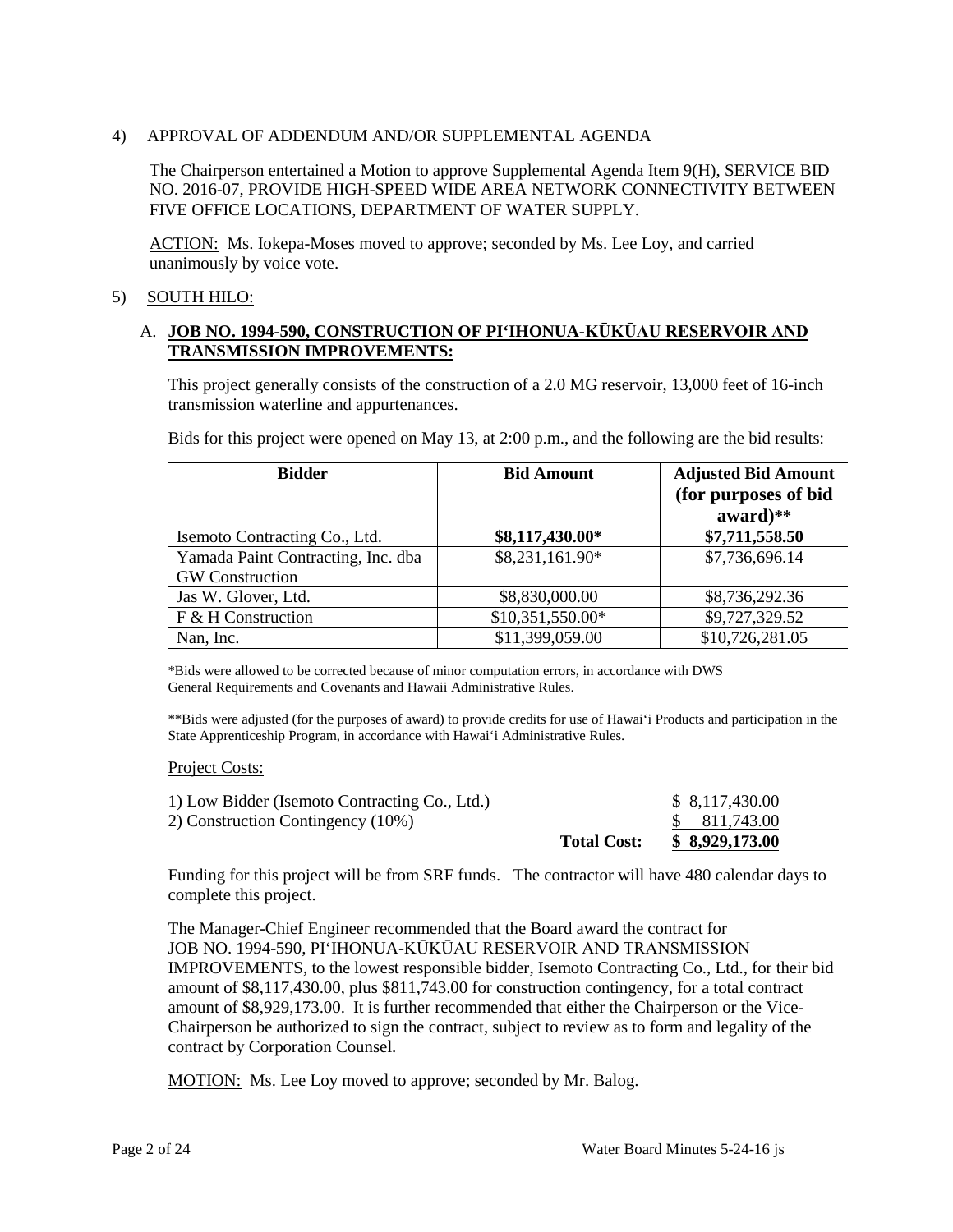today's climate, this is a fair bid, the Manager-Chief Engineer said. This project is very much-The Manager-Chief Engineer noted that last month, the Board had approved a Resolution to allow DWS to utilize SRF funds from the State Department of Health (DOH). Subsequently, the bids came in higher than what was presented in last month's Resolution. Therefore, DWS will be coming back to the Board with an amended Resolution which will reflect this bid amount. DWS wants to proceed with this project, acknowledging that the current construction market is quite busy – which explains the higher-than-anticipated bid amount, he said. DWS believes that in needed in the Hilo area, and DWS wants to go ahead with this project.

Mr. Balog asked the Manager-Chief Engineer to explain how the adjusted bid amount for purposes of bid award works; he noted that the bid amount itself is still higher.

 The Manager-Chief Engineer said that under the State Procurement Code, DWS must make Products preference. The intent of those laws are to incentivize contractors to use Hawai'i awarded to a contractor with a higher base bid than another company, thanks to the preferences. awarded to a contractor with a higher base bid than another company, thanks to the preferences. However, the contract amount will still be based on the actual bid supplied, prior to those adjustments for award purposes, based on two typical preferences that come into play with DWS's projects. One preference is the Apprenticeship program, and the other is the Hawai'i products, or to have an apprenticeship program. If a contractor qualifies for those preferences, DWS makes an adjustment for award purposes, he said. Therefore, theoretically, a bid could be preferences being calculated. The preferences are strictly for award purposes, but the amount of the contract is based on the actual bid amount, the Manager-Chief Engineer said.

Mr. Uyeda asked if the Board could still award the contract, even though the Resolution has not yet been amended.

The Manager-Chief Engineer said yes. The amended Resolution would come into play when Mr. Sumada, the Waterworks Controller, certifies the funds available for the contract at the time of contract execution. The amended Resolution needs to come before the Board before DWS can actually execute the contract, he said.

The Chairperson asked how this project will enhance the water system in this location.

 The Manager-Chief Engineer, noting that the Job Number dated back to 1994, said that DWS has and 500,000-gallon tank in Waiākea, from a tank that is about 57,000 gallons in capacity; DWS is behind the curve on this. In addition, DWS currently has a 12-inch transmission line, whereas wanted to do this project for a while. This project will enhance the water distribution and transmission system in Hilo, he said. DWS is currently feeding a million-gallon (MG) tank at UH this project upgrades the system by installing a 16-inch transmission line. It also upgrades the current supplying reservoir to a 2 MG tank, thereby meeting the downstream infrastructure requirements. This system will basically feed the lion's share of Hilo, he said.

ACTION: Motion carried unanimously by voice vote.

### 6) SOUTH KOHALA:

### A. **JOB NO. 2010-964 - WAIMEA WATER TREATMENT PLANT COMPLIANCE UPGRADES PHASE 2 – TIME EXTENSION:**

The contractor, Bodell Construction Company, is requesting a contract time extension of 119 calendar days due to the discovery of unforeseen underground utilities during mass excavation for the project. This discovery requires the contractor to perform additional work. Staff has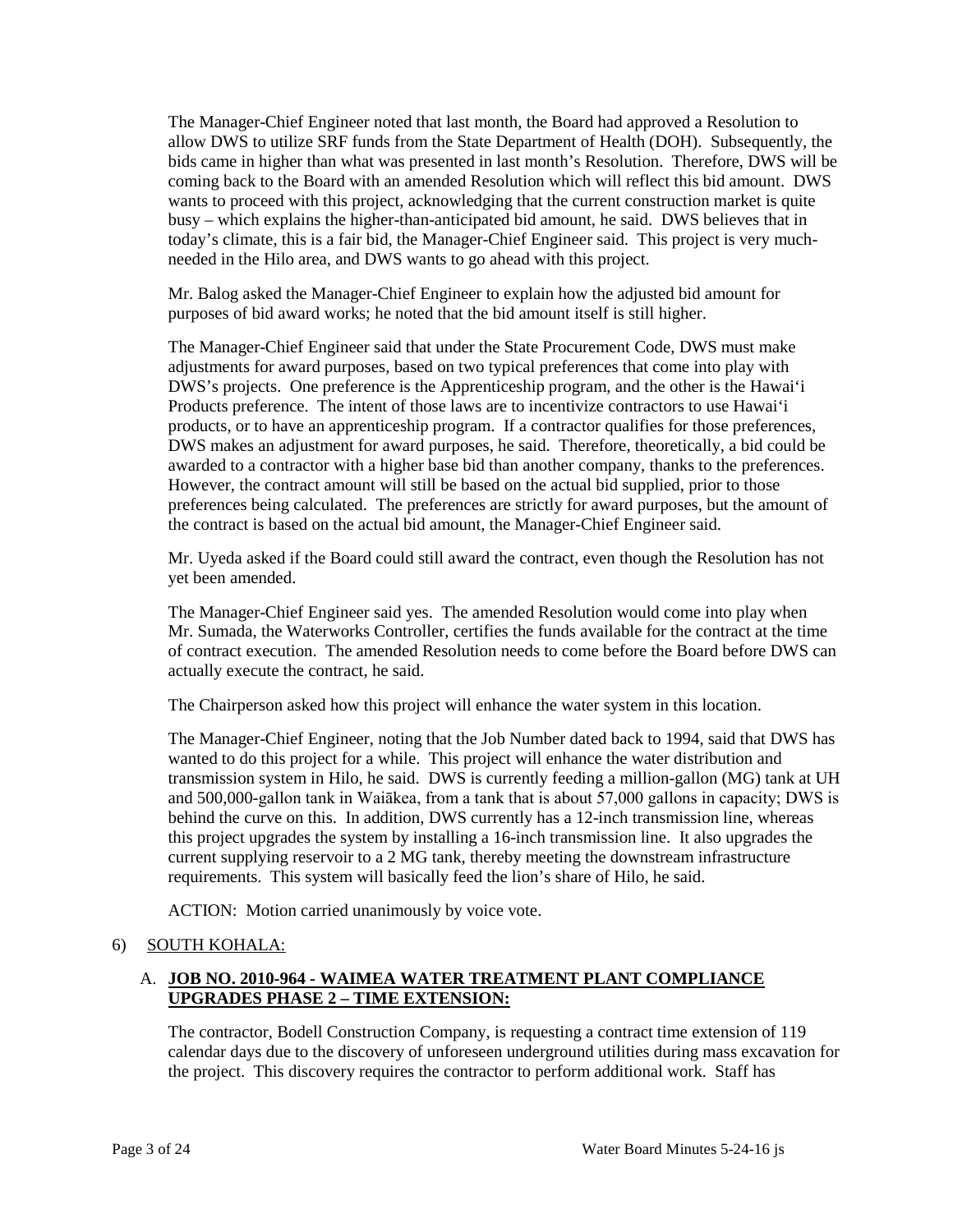reviewed the request and is recommending approval of 82 calendar days, which is the reasonable number of days to complete the additional work affecting the project's critical path activities.

 The Manager-Chief Engineer recommended that the Board approve a contract time extension of 82 calendar days to Bodell Construction Company, for JOB NO. 2010-964, WAIMEA WATER TREATMENT PLANT COMPLIANCE UPGRADES PHASE 2. If approved, the contract completion date will be revised from March 21, 2017 to June 11, 2017.

MOTION: Ms. Iokepa-Moses moved to approve; seconded by Mr. Balog.

 to relocate the electrical and telecommunication lines in that conduit. As a result, the contractor included extra days which did not affect the critical path. Therefore, after reviewing the of 119 days). DWS is bringing this matter to the Board while the project progresses, rather than wait to the end of the project to request the additional days. The idea is to keep things current and The Deputy explained that this project involves the Waimea Water Treatment Plan micro-filtration upgrade. The contractor was excavating for the building footprint when they uncovered some unforeseen concrete-encased utilities; this posed the problem of figuring out how is requesting additional time, the Deputy said. However, the initial length of time requested contractor's time extension request, DWS decided that 82 additional days were justified (instead fresh in everybody's minds, the Deputy said.

Mr. Balog asked if this was basically an underground electrical conduit.

 The Deputy said that DWS has two existing buildings there, and the concrete-encased electrical conduit lies between the two buildings.

Mr. Balog asked if there were any diagrams or plans dating back to when the conduit was installed.

The Deputy said that DWS has some reference drawings, but they are incorrect.

Mr. Balog asked why DWS was okay with 82 days, but not with 119 days.

 The Deputy said that the 119 days included additional days for running the permanent electrical reroute around the area, but that did not affect the critical path. The critical path was affected just by getting the concrete-encased ducts out of the way, so that the contractor could finish the building footprint and excavation, and proceed from there.

 Mr. Balog asked if the contractor would have to come back to the Board to do the permanent electrical reroute.

 The Deputy said that the contractor has the reroute drawings for that; they know how to take care of that.

 The Manager-Chief Engineer asked if the reroute drawings were part of the original bid documents.

The Deputy said that no, DWS did a change order for that.

ACTION: Motion carried unanimously by voice vote.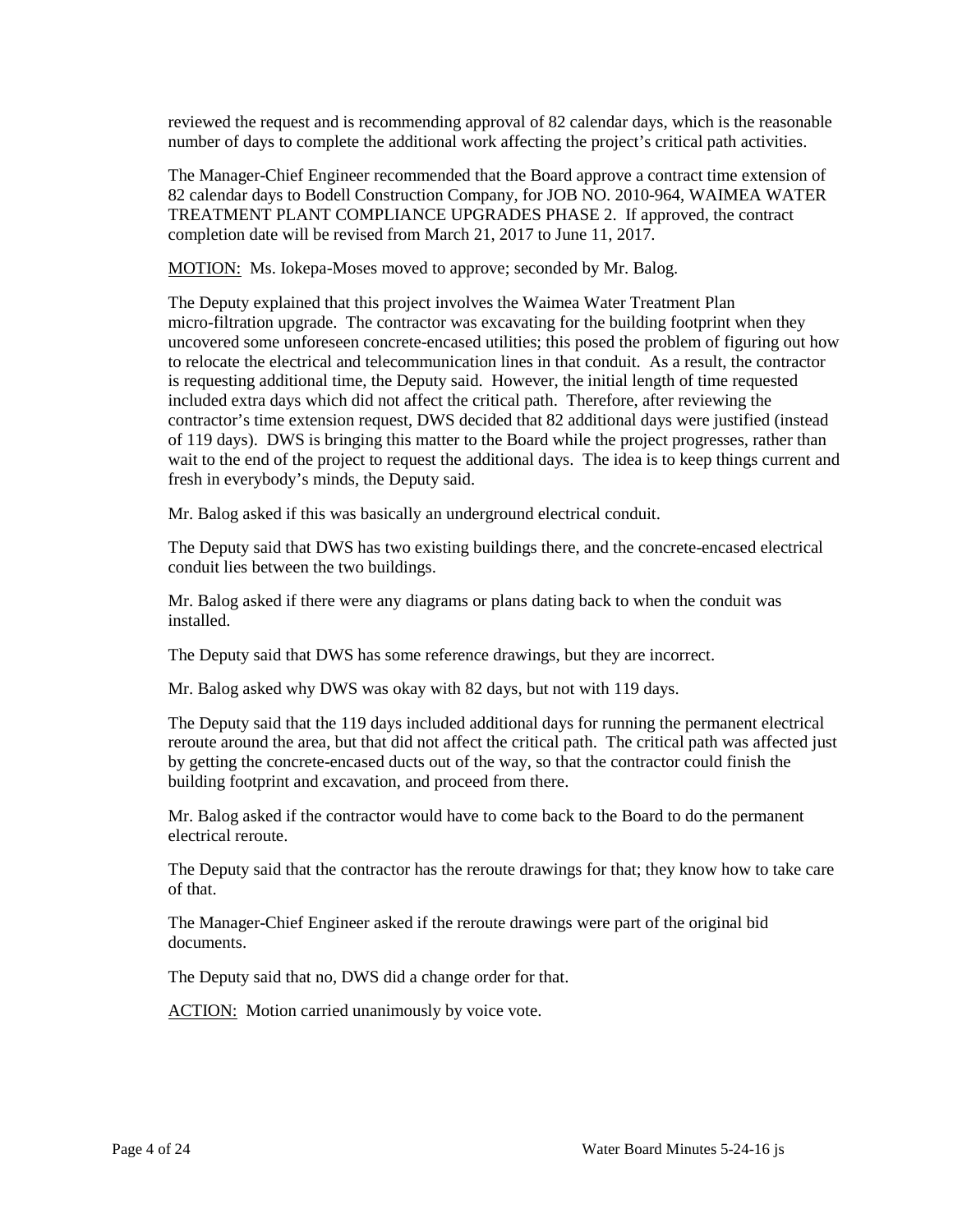## 7) NORTH KONA:

### A. **QUITCLAIM DEED FOR TAX MAP KEY (3) 7-5-012:105 (POR.):**

 The Water Board, at its meeting on April 27, 2010, accepted the dedication of a Grant of Easement and Bill of Sale for K PONO LLC Subdivision, which included the rerouting of waterlines within the new subdivision to an existing reservoir site.

 encompassed the original reservoir lot. The existing reservoir will be replaced; easements have been secured for future waterlines and a new reservoir that will replace the existing reservoir. The existing reservoir site was consolidated into residential Ag-1 zoning lots. The easement

 been secured for future waterlines and a new reservoir that will replace the existing reservoir. The Board is currently listed as "owners in severalty" on the Warranty Deed, and the Department proposes that the Water Board quitclaim its ownership of the portion of Tax Map Key (3) 7-5 012:105. The Quitclaim process enables the Water Board to be removed from the Deed, which gives no clear benefit to DWS; the Quitclaim also removes liability from the Board and DWS.

 The Manager-Chief Engineer recommended that the Water Board approve the Quitclaim Deed to K PONO LLC, for its portion of ownership of Tax Map Key 7-5-012:105, subject to approval by Corporation Counsel. It is further recommended that either the Chairperson the Vice-Chairperson be authorized to sign the documents.

MOTION: Mr. Uyeda moved to approve; seconded by Ms. Lee Loy.

 were enclosed in the Board packets. The Quitclaim involves part of one of the Wai'aha Corridors. The landowner was participating in the North Corridor improvements; he did this from Māmalahoa Highway to Hienaloli Road. The landowner also got rid of a part of the country." The landowner rerouted the line within the subdivision roads, routing it to where the reservoir will be located in the future. Mr. Inaba said that the reservoir right now is in a temporary location. There are two existing easements for reservoirs which are currently reserved the figure. That 16-inch stub is one of the reservoir sites that will be replacing the current Mr. Inaba gave some background regarding this Recommendation, referring to two figures that subdivision, and installed at his own expense a portion of the transmission line, which runs down partially above-ground pipeline that is hatched out on the figure, which was considered "cross along a route, one of which will bring the transmission line to the 16-inch pipe shown as a stub on reservoir.

 owner created an easement around the reservoir site -- while getting rid of the cross-country line The properties were consolidated, and the easements over the new waterline were granted (like a typical Grant of Easement and Bill of Sale); the entire reservoir site was encompassed within the brand-new easement also, Mr. Inaba said. To recap, he said that the line was relocated, and the running to the reservoir from up mauka. The lines are now coming from makai, through the subdivision roads.

Mr. Balog asked if everything in red on the figure was add-ins.

 The Manager-Chief Engineer said no, the blue line going mauka-makai with the red hatches going across it is the cross-country line that was abandoned in place. This is no longer used, and has been replaced with a 16-inch pipe within Nani Kailua Drive. He noted that this is part of an overall public-private partnership, which will be turned into a mauka-makai transmission corridor to help DWS bring high-level water from mauka to the makai area of Kailua Town.

ACTION: Motion carried unanimously by voice vote.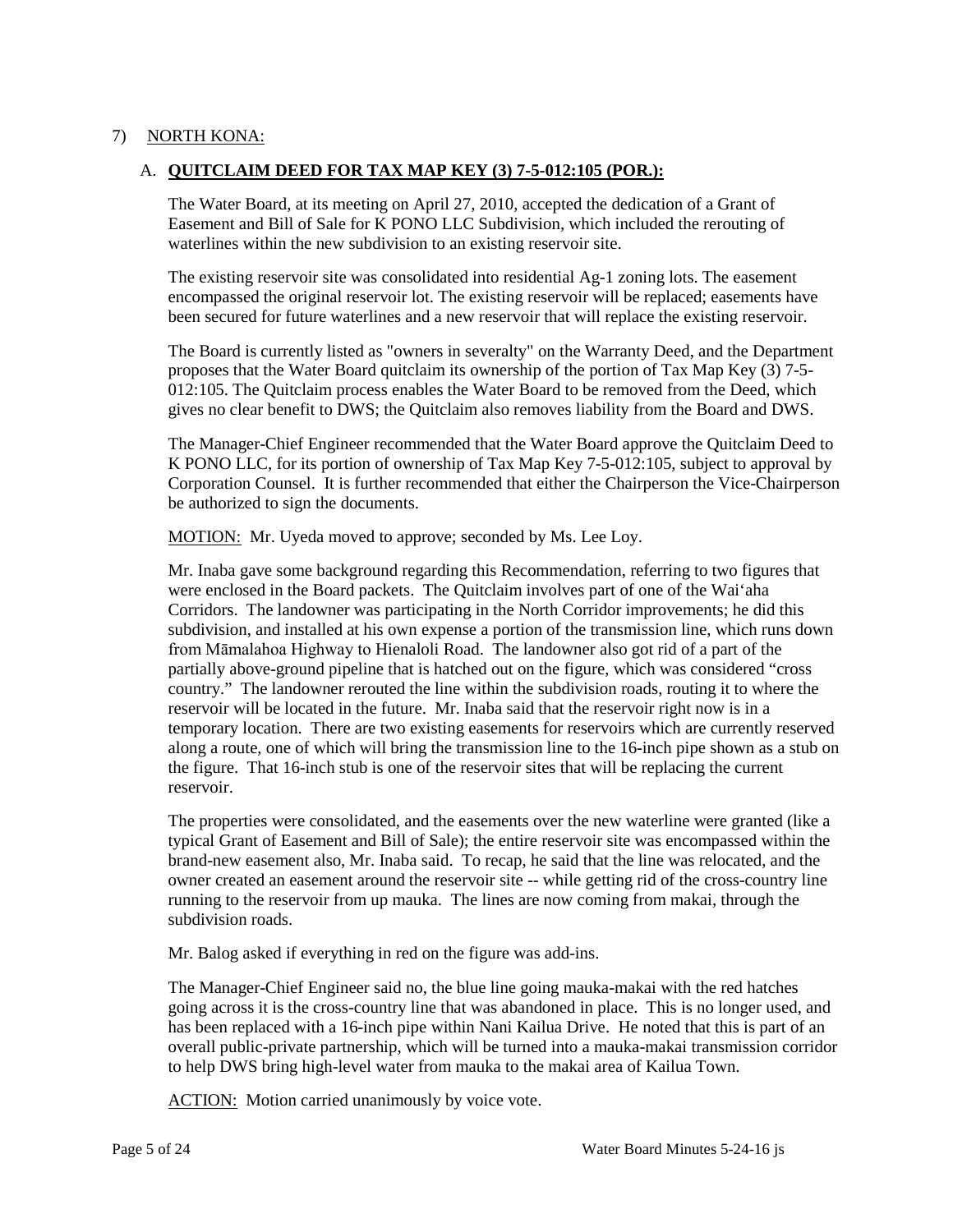## 8) SOUTH KONA:

### A. **JOB NO. 2016-1046, KE'EI B DEEPWELL REPAIR:**

This project generally consists of the replacement of the existing deepwell submersible pump and motor, power cable, column pipe, column couplings and all appurtenant materials; chlorination of well and testing of pumping assembly; and selective replacement of above ground discharge piping assembly.

Bids for this project were opened on May 12, 2016, at 1:30 p.m., and the following are the bid results:

| Bidder                                       | <b>Bid Amount</b> |  |
|----------------------------------------------|-------------------|--|
| Derrick's Well Drilling & Pump Services, LLC | \$220,000.00      |  |

Project Costs:

| 1) Low Bidder (Derrick's Well Drilling & Pump Services, LLC) | \$220,000.00 |
|--------------------------------------------------------------|--------------|
| 2) Construction Contingency (10%)                            | \$22,000.00  |
| <b>Total Cost:</b>                                           | \$242,000.00 |

 The contractor will have 210 calendar days to complete this project. The Engineering estimate Funding for this project will be from DWS's CIP Budget under Deepwell Pump Replacement. for this project was \$276,000.00.

 \$22,000.00 for construction contingency, for a total contract amount of **\$242,000.00.** It is further recommended that either the Chairperson or the Vice-Chairperson be authorized to sign the contract, subject to review as to form and legality of the contract by Corporation Counsel. The Manager-Chief Engineer recommended that the Board award the contract for JOB NO. 2016-1046, KEʻEI B DEEPWELL REPAIR, to the lowest responsible bidder, Derrick's Well Drilling & Pump Services, LLC, for their bid amount of \$220,000.00, plus

MOTION: Ms. Lee Loy moved to approve; seconded by Mr. Balog.

 Engineering estimate, and could answer any questions about this project. The Manager-Chief Engineer noted that Mr. Warren Ching of Operations had done the

The Chairperson asked whether this project was located in Kealakekua.

Mr. Ching said no, it is on Painted Church Road.

 these wells service the makai and southern portions of DWS's South Kona water system, he noted. Haleki'i serves the mauka portion of South Kona, he added. The Manager-Chief Engineer said that it is below Māmalahoa Highway, makai of the highway. DWS has four Ke'ei Wells in the general vicinity of each other, although not on the same site;

Mr. Uyeda asked how many of the four Ke'ei Wells are operational.

 Mr. Ching said that Ke'ei C and D Wells, which are DWS's primary sources of water, are operational.

 wells; it has the lowest chloride content. The Manager-Chief Engineer said that D Well is the one with the best quality among the four

Mr. Uyeda asked why there was only one bidder for this project.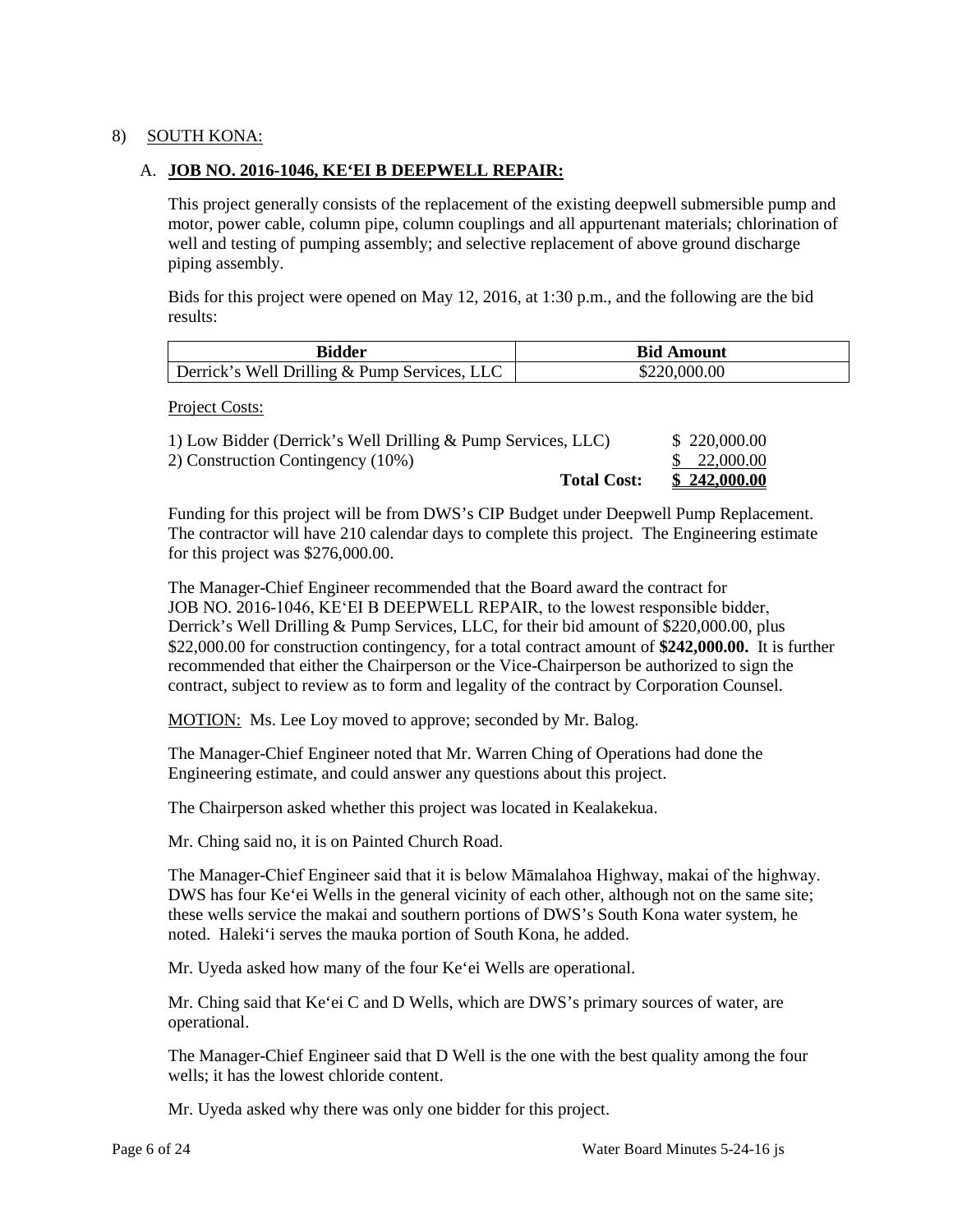bidding process is to file an Intent to Bid, and several contractors filed Intents to Bid. The Manager-Chief Engineer said that the Department was wondering the same thing. Part of the

Mr. Ching said there were four Intents to Bid.

The Manager-Chief Engineer said that DWS received only one bid.

ACTION: Motion carried unanimously by voice vote.

### 9) MISCELLANEOUS:

### A. **DEDICATIONS:**

 The Department has received the following documents for action by the Water Board. The water systems have been constructed in accordance with the Department's standards, and are in acceptable condition for dedication.

### **1. GRANT OF EASEMENT AND BILL OF SALE**

 Tax Map Keys: (3) 7-3-009: 013 (Easement 1-B-1) and (3) 7-3-058: 053 (Road B North) Final Inspection Date: 4/28/16 Grantor: Lester D. Oshiro Facilities Charge: \$6,690.00 Date Paid: 4/22/16 Water System Cost: \$15,000.00

# **2. LIMITED WARRANTY DEED**

(In favor of Coromaca Farms, LLC) Grantors: Coromaca Farms, LLC and Water Board of the County of Hawai'i Tax Map Keys: (3) 2-5-045: 010 and 022 to 026 inclusive, (Lots 1-A to 1-F, inclusive, under Subdivision No. 09-000903)

#### **3. LIMITED WARRANTY DEED**

(In favor of the Water Board of the County of Hawai'i) Grantors: Coromaca Farms, LLC and Water Board of the County of Hawai'i Tax Map Keys: (3) 2-5-045: 012 (Reservoir Lot 106) (Subdivision No. 09-000903)

The Manager-Chief Engineer recommended that the Water Board accept these documents subject to the approval of the Corporation Counsel, and that either the Chairperson the Vice-Chairperson be authorized to sign the documents.

ACTION: Ms. Iokepa-Moses moved to approve; seconded by Ms. Lee Loy, and carried unanimously by voice vote.

### B. **POWER COST CHARGE:**

The Department proposes reducing the Power Cost Charge from \$1.81 to **\$1.70** per thousand gallons, to reflect a decline in power costs for the Department's wells and pumps. A Public Hearing will have been held prior to this Board meeting to accept public testimony on this change.

 The Manager-Chief Engineer recommended that the Board approve the reduction of the Power Cost Charge from \$1.81 to **\$1.70**, effective June 1, 2016.

 unanimously by voice vote. ACTION: Mr. Uyeda moved to approve; seconded by Ms. Iokepa-Moses, and carried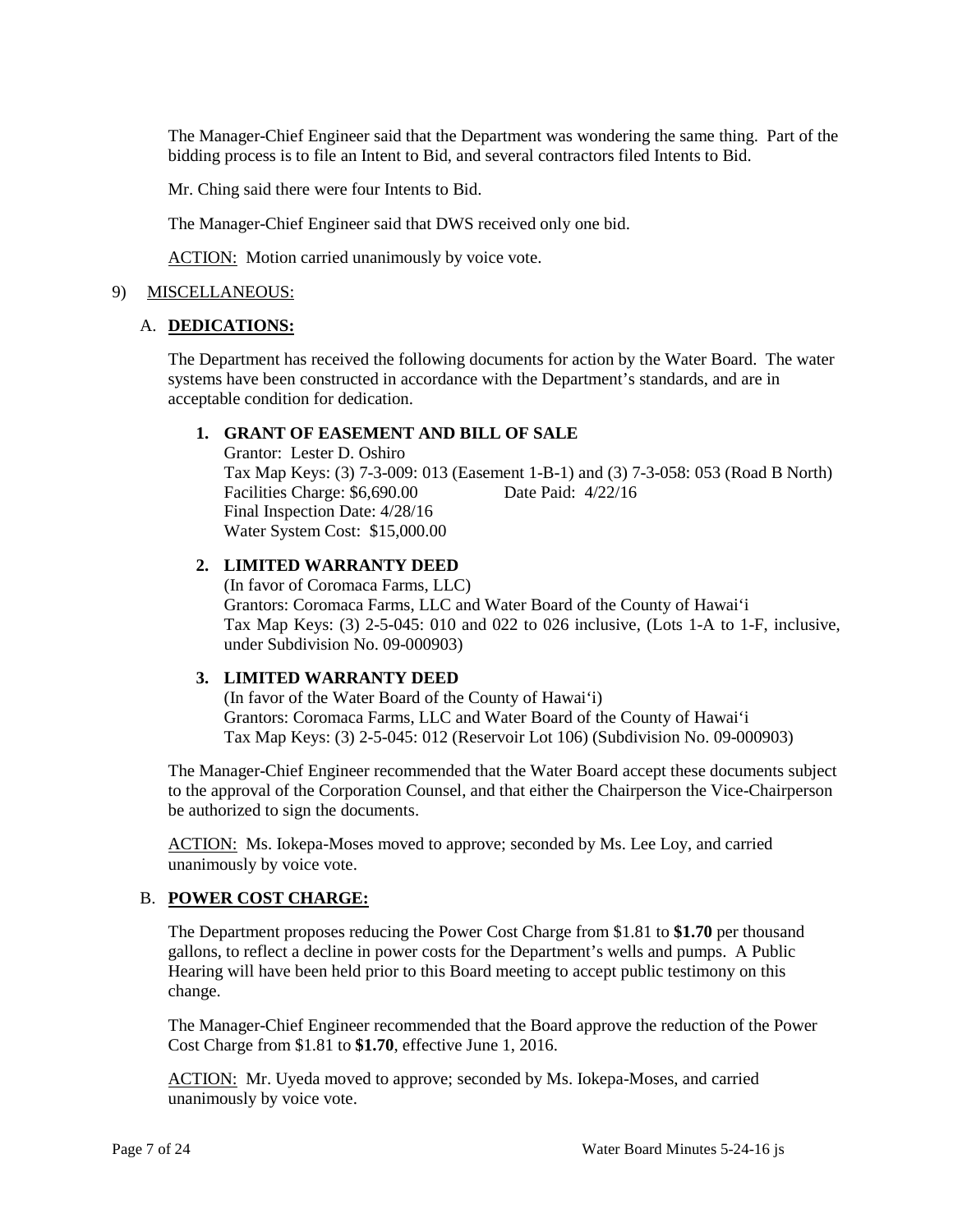## **CHLORINATORS, MOTORS, AND MISCELLANEOUS ITEMS FOR THE**  C. **MATERIAL BID NO. 2016-01, FURNISHING AND DELIVERING PIPES, FITTINGS, WATER METERS, FIRE HYDRANTS, BRASS GOODS, VALVES, ELECTRICAL SUPPLIES, ELECTRICAL EQUIPMENT, WATER QUALITY EQUIPMENT, DEPARTMENT OF WATER SUPPLY STOCK:**

Bids were opened on May 11, 2016, at 1:30 p.m., and the following are the bid results.

The contract period for all Parts is one year, from July 1, 2016 to June 30, 2017. All Parts are established price agreements for materials on an "As-Needed Basis."

 The Manager-Chief Engineer recommended that the Board award the contract to the following bidders for MATERIAL BID NO. 2016-01, FURNISHING AND DELIVERING PIPES, OF WATER SUPPLY STOCK, on an as-needed basis, as listed below, and that either the form and legality of the contract(s) by Corporation Counsel. The contract period shall be from FITTINGS, WATER METERS, FIRE HYDRANTS, BRASS GOODS, VALVES, ELECTRICAL SUPPLIES, ELECTRICAL EQUIPMENT, WATER QUALITY EQUIPMENT, CHLORINATORS, MOTORS, AND MISCELLANEOUS ITEMS FOR THE DEPARTMENT Chairperson of the Vice-Chairperson be authorized to sign the contract(s), subject to review as to July 1, 2016 to June 30, 2017.

| <b>PART</b><br>NO.      | <b>DESCRIPTION</b>                                      | <b>BIDDER</b>                                                     | <b>AMOUNT</b> |
|-------------------------|---------------------------------------------------------|-------------------------------------------------------------------|---------------|
| 1                       | DUCTILE IRON PIPE, PUSH-ON TYPE<br><b>JOINT</b>         | Ferguson Enterprises, Inc.                                        | \$60,750.00   |
| $\overline{2}$          | <b>DUCTILE IRON FITTINGS</b>                            | Ferguson Enterprises, Inc.                                        | \$35,402.95   |
| 3                       | <b>DUCTILE IRON SOLID BODY</b><br><b>SLEEVES</b>        | Ferguson Enterprises, Inc.                                        | \$44,488.40   |
| $\overline{\mathbf{4}}$ | <b>FLANGE GASKETS</b>                                   | <b>MSC</b> Industrial Supply<br>Company dba Sid Tool Co.,<br>Inc. | \$6,817.34    |
| 5                       | NUTS, BOLTS, AND THREADED<br><b>RODS</b>                | <b>MSC</b> Industrial Supply<br>Company dba Sid Tool Co.,<br>Inc. | \$39,244.80   |
| 6                       | <b>COPPER TUBING</b>                                    | <b>MSC</b> Industrial Supply<br>Company dba Sid Tool Co.,<br>Inc. | \$83,195.00   |
| 7                       | <b>GALVANIZED PIPES T&amp;C</b><br>(THREADED & COUPLED) | Ferguson Enterprises, Inc.                                        | \$15,820.90   |
| 9                       | <b>METER BOXES</b>                                      | Ferguson Enterprises, Inc.                                        | \$49,000.00   |
| 10                      | <b>METER COVERS</b>                                     | Ferguson Enterprises, Inc.                                        | \$3,400.00    |
| 11                      | <b>AUTOMATIC METER READING UNIT</b>                     | Ferguson Enterprises, Inc.                                        | \$42,612.00   |
| 12                      | 5/8" WATER METERS                                       | Ferguson Enterprises, Inc.                                        | \$83,250.00   |
| 13                      | NEPTUNE T-10 SERIES METER PARTS                         | Ferguson Enterprises, Inc.                                        | \$87.00       |
| 15                      | 1"-2" WATER METERS                                      | Ferguson Enterprises, Inc.                                        | \$24,134.00   |
| 16                      | <b>COMPOUND WATER METERS</b>                            | Ferguson Enterprises, Inc.                                        | \$10,777.45   |
| 17                      | TURBINE METERS AND STRAINERS                            | Ferguson Enterprises, Inc.                                        | \$23,858.62   |
| 18                      | DETECTOR CHECK METERS                                   | Ferguson Enterprises, Inc.                                        | \$6,200.00    |
| 19                      | <b>FIRE SERVICE METERS</b>                              | Ferguson Enterprises, Inc.                                        | \$39,267.08   |
| 20                      | <b>FIRE HYDRANTS</b>                                    | AP Water Supply, Inc., dba                                        | \$107,335.00  |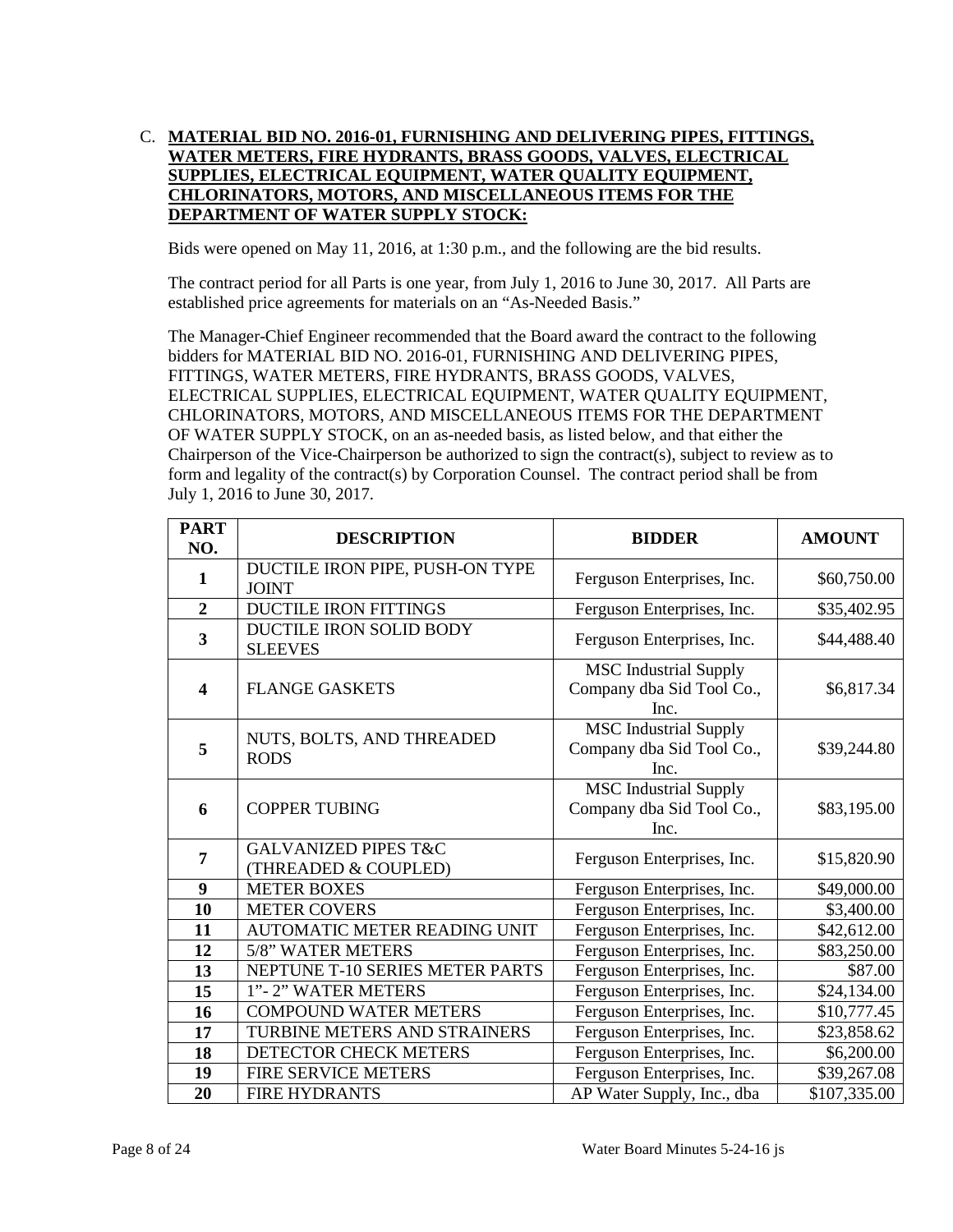|    |                                                           | HIW Hawai'i                                                       |                |
|----|-----------------------------------------------------------|-------------------------------------------------------------------|----------------|
| 21 | MUELLER FIRE HYDRANT PARTS                                | AP Water Supply, Inc., dba<br>HIW Hawai'i                         | \$4,997.15     |
| 22 | MUELLER FIRE HYDRANT<br><b>EXTENSION KITS</b>             | AP Water Supply, Inc., dba<br>HIW Hawai'i                         | \$4,674.00     |
| 23 | <b>AMERICAN DARLING FIRE</b><br><b>HYDRANT PARTS</b>      | Ferguson Enterprises, Inc.                                        | \$8,242.00     |
| 24 | <b>AMERICAN DARLING FIRE</b><br>HYDRANT EXTENSION KIT     | Ferguson Enterprises, Inc.                                        | \$8,313.80     |
| 25 | <b>BALL METER VALVES</b>                                  | AP Water Supply, Inc., dba<br>HIW Hawai'i                         | \$55,087.50    |
| 26 | BALL VALVE, PACK JOINT X METER<br><b>COUPLING / FIP</b>   | Ferguson Enterprises, Inc.                                        | \$34,781.50    |
| 27 | <b>COMPRESSION JOINT COUPLING</b>                         | Ferguson Enterprises, Inc.                                        | \$5,352.00     |
| 28 | METER FLANGE COUPLING                                     | Ferguson Enterprises, Inc.                                        | \$3,949.00     |
| 29 | PACK JOINT COUPLING                                       | Ferguson Enterprises, Inc.                                        | \$39,993.90    |
| 30 | <b>CORPORATION AND CURB STOPS -</b><br><b>BALL TYPE</b>   | Ferguson Enterprises, Inc.                                        | \$75,827.20    |
| 31 | PRESSURE REGULATORS                                       | Ferguson Enterprises, Inc.                                        | \$1,169.56     |
| 32 | <b>HOSE BIBBS</b>                                         | Ferguson Enterprises, Inc.                                        | \$3,960.50     |
| 33 | <b>INVERTED MARKING PAINT</b>                             | <b>MSC</b> Industrial Supply<br>Company dba Sid Tool Co.,<br>Inc. | \$10,248.00    |
| 34 | AIR RELIEF VALVES                                         | Ferguson Enterprises, Inc.                                        | \$11,524.90    |
|    | SLOW CLOSING AIR/VACUUM                                   |                                                                   |                |
| 35 | <b>VALVES</b>                                             | Ferguson Enterprises, Inc.                                        | \$34,105.00    |
| 36 | SILENT CHECK VALVES                                       | Ferguson Enterprises, Inc.                                        | \$79,127.98    |
| 37 | DUCKBILL CHECK VALVES                                     | Ferguson Enterprises, Inc.                                        | \$107,497.75   |
| 39 | GATE VALVES - 3" AND LARGER,<br>125# CLASS                | Ferguson Enterprises, Inc.                                        | \$34,734.87    |
| 40 | GATE VALVES - 3" AND LARGER,<br>250# CLASS                | Ferguson Enterprises, Inc.                                        | \$55,440.03    |
| 41 | <b>BUTTERFLY VALVES</b>                                   | Ferguson Enterprises, Inc.                                        | \$9,588.40     |
| 42 | AUTOMATIC CONTROL VALVES                                  | Ferguson Enterprises, Inc.                                        | \$1,634,312.14 |
| 44 | RESERVOIR LEVEL INDICATOR                                 | TK Process Hawai'i, LLC                                           | \$5,762.13     |
| 45 | HATCH FRAMES AND COVERS                                   | Ferguson Enterprises, Inc.                                        | \$18,298.30    |
| 47 | ARC FLASH PPE - SUPPLEMENTAL                              | Safety Systems & Signs<br>Hawai'i, Inc.                           | \$12,216.37    |
| 48 | <b>ELECTRICAL GLOVES &amp; TESTING</b>                    | TK Process Hawai'i, LLC                                           | \$1,493.84     |
| 49 | DIGITAL MULTIMETER & TESTING                              | TK Process Hawai'i, LLC                                           | \$7,732.41     |
| 51 | <b>ELECTRICAL TAPE</b>                                    | <b>MSC</b> Industrial Supply<br>Company dba Sid Tool Co.,<br>Inc. | \$373.00       |
|    | UNISTRUT CHANNEL AND                                      |                                                                   |                |
| 58 | <b>HARDWARE</b>                                           | <b>Fastenal Company</b>                                           | \$7,105.02     |
| 59 | <b>ELECTRICAL CONNECTORS &amp;</b><br><b>TERMINATIONS</b> | TK Process Hawaii, LLC                                            | \$14,123.93    |
| 60 | INDUSTRIAL MOTOR LEAD CABLE                               | TK Process Hawaii, LLC                                            | \$30,288.08    |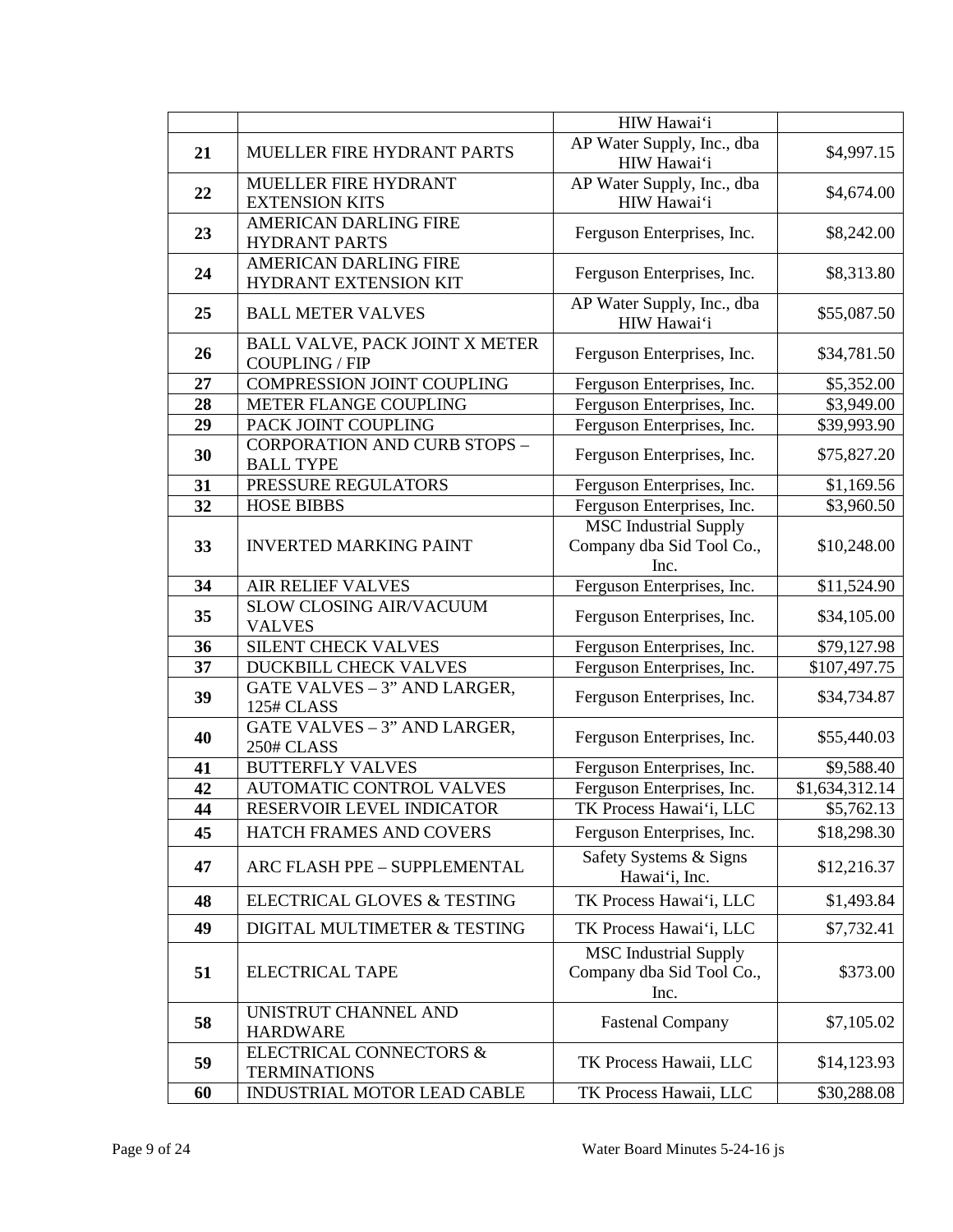| 61  | <b>INDUSTRIAL CONTROL WIRING</b>                     | TK Process Hawaii, LLC                                               | \$13,509.54              |
|-----|------------------------------------------------------|----------------------------------------------------------------------|--------------------------|
| 63  | <b>JUNCTION BOXES &amp; ENCLOSURES</b>               | TK Process Hawaii, LLC                                               | $\overline{$}108,348.59$ |
| 65  | SOLID STATE REDUCED VOLTAGE                          | TK Process Hawaii, LLC                                               | \$866,898.63             |
|     | <b>SOFT STARTER</b><br>MEDIUM-VOLTAGE REDUCED        |                                                                      |                          |
| 66  | <b>VOLTAGE SOFT STARTER</b>                          | TK Process Hawaii, LLC                                               | \$210,286.59             |
| 67  | <b>VARIABLE FREQUENCY DRIVES</b>                     | TK Process Hawaii, LLC                                               | \$1,236,829.07           |
| 68  | POWER QUALITY EQUIPMENT                              | TK Process Hawaii, LLC                                               | \$200,897.15             |
| 70  | MOLDED CASE CIRCUIT BREAKERS                         | TK Process Hawaii, LLC                                               | \$38,717.76              |
| 75  | RETROFIT RTU PANEL                                   | TK Process Hawaii, LLC                                               | \$14,900.00              |
| 77  | AUTOMATION AND CONTROL<br><b>COMPONENTS</b>          | Control Systems West, Inc.                                           | \$15,038.23              |
| 78  | <b>AUTOMATION SOFTWARE</b>                           | Control Systems West, Inc.                                           | \$328,936.79             |
| 79  | PROGRAMMING SERVICES                                 | TK Process Hawaii, LLC                                               | \$1,354.16               |
| 83  | LICENSED RADIO EQUIPMENT                             | TK Process Hawaii, LLC                                               | \$27,538.96              |
| 84  | <b>AUTODIALERS</b>                                   | TK Process Hawaii, LLC                                               | \$1,373.89               |
| 86  | <b>PRESSURE TRANSDUCER -</b><br>RESERVOIR LEVEL      | TK Process Hawaii, LLC                                               | \$2,795.45               |
| 87  | PRESSURE TRANSMITTER                                 | TK Process Hawaii, LLC                                               | \$2,118.72               |
| 88  | <b>LIQUID LEVEL SENSOR</b>                           | TK Process Hawaii, LLC                                               | \$5,435.55               |
| 90  | ELECTROMAGNETIC FLOW METERS                          | AP Water Supply, Inc., dba<br><b>HIW Hawaii</b>                      | \$597,567.00             |
| 91  | <b>ZERO-CLEARANCE</b><br>ELECTROMAGNETIC FLOW METERS | TK Process Hawaii, LLC                                               | \$371,125.74             |
| 93  | WATER QUALITY EQUIPMENT                              | Ferguson Enterprises, Inc.                                           | \$27,942.35              |
| 94  | REAGENTS AND STANDARDS                               | Ferguson Enterprises, Inc.                                           | \$2,299.97               |
| 96  | <b>CHEMICAL FEEDER PUMP</b>                          | <b>HD Supply Facilities</b><br>Maintenance dba<br><b>USABlueBook</b> | \$8,063.87               |
| 97  | DIGITAL CHLORINE CYLINDER<br><b>SCALE</b>            | <b>HD Supply Facilities</b><br>Maintenance dba<br><b>USABlueBook</b> | \$4,219.39               |
| 98  | STAND-ALONE CHLORINE GAS<br><b>DETECTOR</b>          | Safety Systems & Signs<br>Hawaii, Inc.                               | \$1,952.08               |
| 102 | MECHANICAL SEALS                                     | TK Process Hawaii, LLC                                               | \$67,736.23              |
| 103 | <b>MOTORS</b>                                        | TK Process Hawaii, LLC                                               | \$269,044.45             |
| 106 | <b>LEAK NOISE DATA LOGGERS</b>                       | Wong's Equipment &<br>Service, LLC                                   | \$53,501.92              |
| 107 | <b>LIGHT EMITTING DIODE</b>                          | TK Process Hawaii, LLC                                               | \$7,647.30               |

For the following Sections: 8 (High Density Polyethylene (HDPE) Pipe), 14 (Badger Recordall Series Meter Parts), 38 (Valve Box Debris Caps), 43 (High Performance Butterfly Pump Control Valves), 46 (Arc Flash PPE- Daily Wear), 50 (Electrical Safety Equipment), 52 (Duct Seal Compound), 53 (Liquidtight Flexible Non-Metallic Conduit & Fittings), 54 (Liquidtight Flexible Metallic Conduit & Fittings), 55 (Rigid PVC Conduit & Fittings), 56 (EMT Conduit & Fittings), 57 (Rigid Galvanized Steel Conduit & Fittings), 62 (Infrared Windows), 69 (Pad-Mounted Step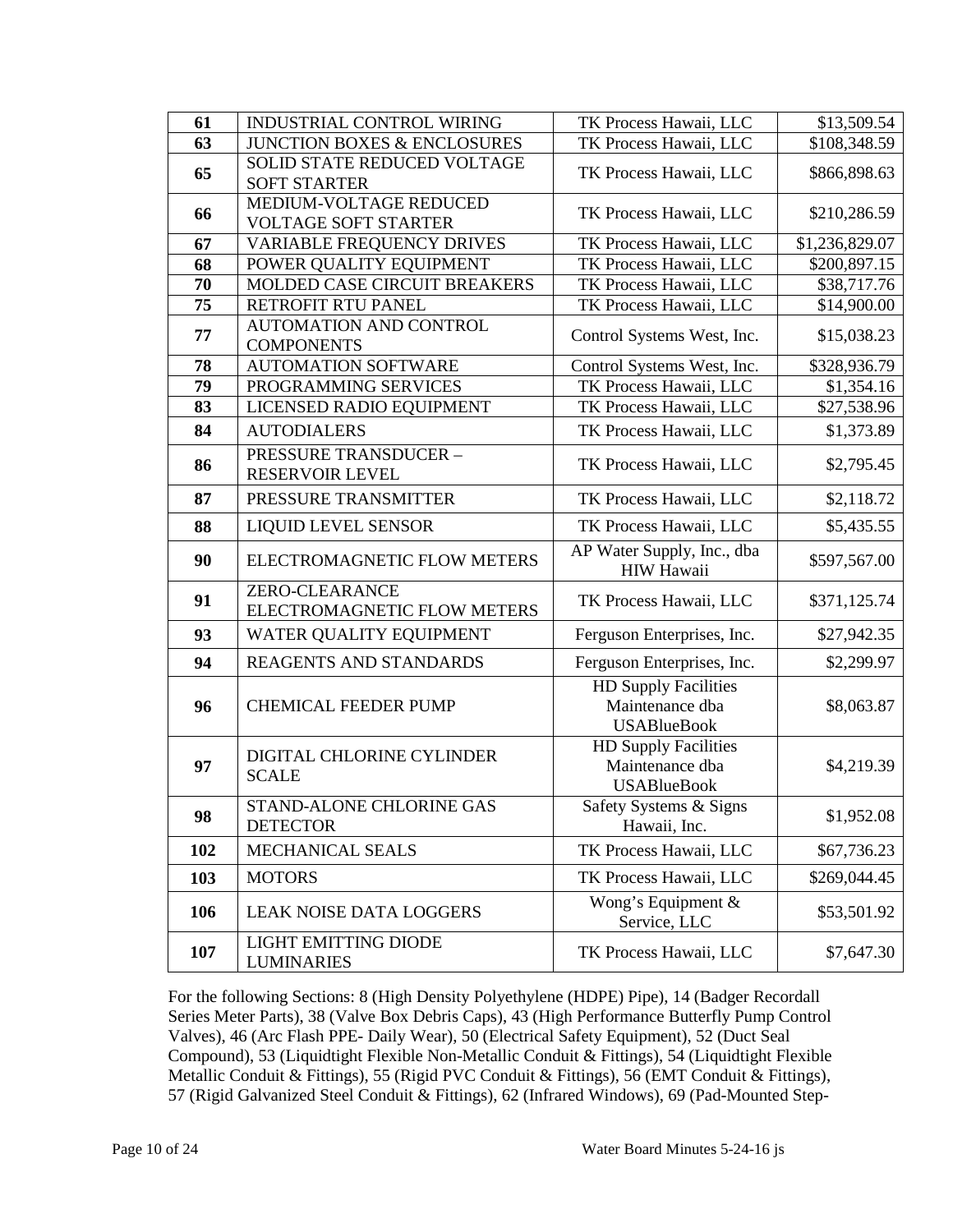up Transformer), 71 (Surge Protection Devices), 72 (3-Phase Monitor Relay), 73 (Power Monitoring Equipment), 74 (Industrial Electronic Components), 76 (Pre-Fabricated SCADA Solutions), 80 (Uninterruptible Power Supply (UPS)), 81 (Grounding Materials), 82 (Communications Hardware), 85A (Well Pressure Transducer), 89 (Flow Switch), 92 (Reagentless Chlorine Residual Analyzer), 95 (Multistage Booster Pumps), 99 (Chlorinator), 100 (Chlorine Gas Feeder), 101 (Tablet Chlorinator Parts), 104 (Submersible Motors – Refurbish / Rewind), and 105 (Submersible Pump Cable), no bids were received.

 For the Sections where no bids were received, staff shall obtain quotations in the best interests of the Department.

MOTION: Ms. Lee Loy moved to approve; seconded by Mr. Uyeda.

The Manager-Chief Engineer said that the award on Item No. 58, listed as Unistrut Channel and Hardware, with the low bidder, Fastenal Company, needs to be deferred. The vendor did not supply compliance documentation required under State Procurement Law. All other items are okay, he said.

Ms. Iokepa-Moses asked if Fastenal Company would have a chance to meet its obligation.

The vendor had until today's meeting, because this is when the actual award takes place. If DWS needs this particular item, the Department will resort to alternate procurement methods, i.e., get quotes, as needed.

 Mr. Ikeda said that this item can be deferred to next month, and DWS can award to this vendor if they are compliant by then.

 Mr. Inaba said that if they are not compliant by next month's meeting, they will fall outside of the allowed waiting period.

Mr. Ikeda confirmed this; the vendor has time to comply, up to next month's meeting.

The Manager-Chief Engineer said that DWS would keep following up with the vendor.

 DWS would be getting, noting the high figure listed. (The figure listed was \$107,335.00.) Ms. Lee Loy said that was a lot of money for one fire hydrant. Ms. Lee Loy said that was a lot of money for one fire hydrant. Ms. Lee Loy asked about Item 20, listed as fire hydrants. She asked how many fire hydrants

 Mr. Ikeda said it was not just one fire hydrant; the award was for a variety of hydrants of different sizes, etc. The award involves a number of hydrants, with unit prices for batches of 20 hydrants, for example.

The Manager-Chief Engineer asked Mr. Ikeda if this item was for anticipated stock for the whole year.

 Mr. Ikeda confirmed this; DWS only would order on an as-needed basis. The idea here was to establish a price list, to enable DWS to order when an item was needed.

Ms. Lee Loy said that this would lock in the price.

Mr. Ikeda said yes, it locks in the price for a year.

Mr. Balog asked how many fire hydrants DWS goes through in a year.

Mr. Ikeda said it depends on how many accidents there are.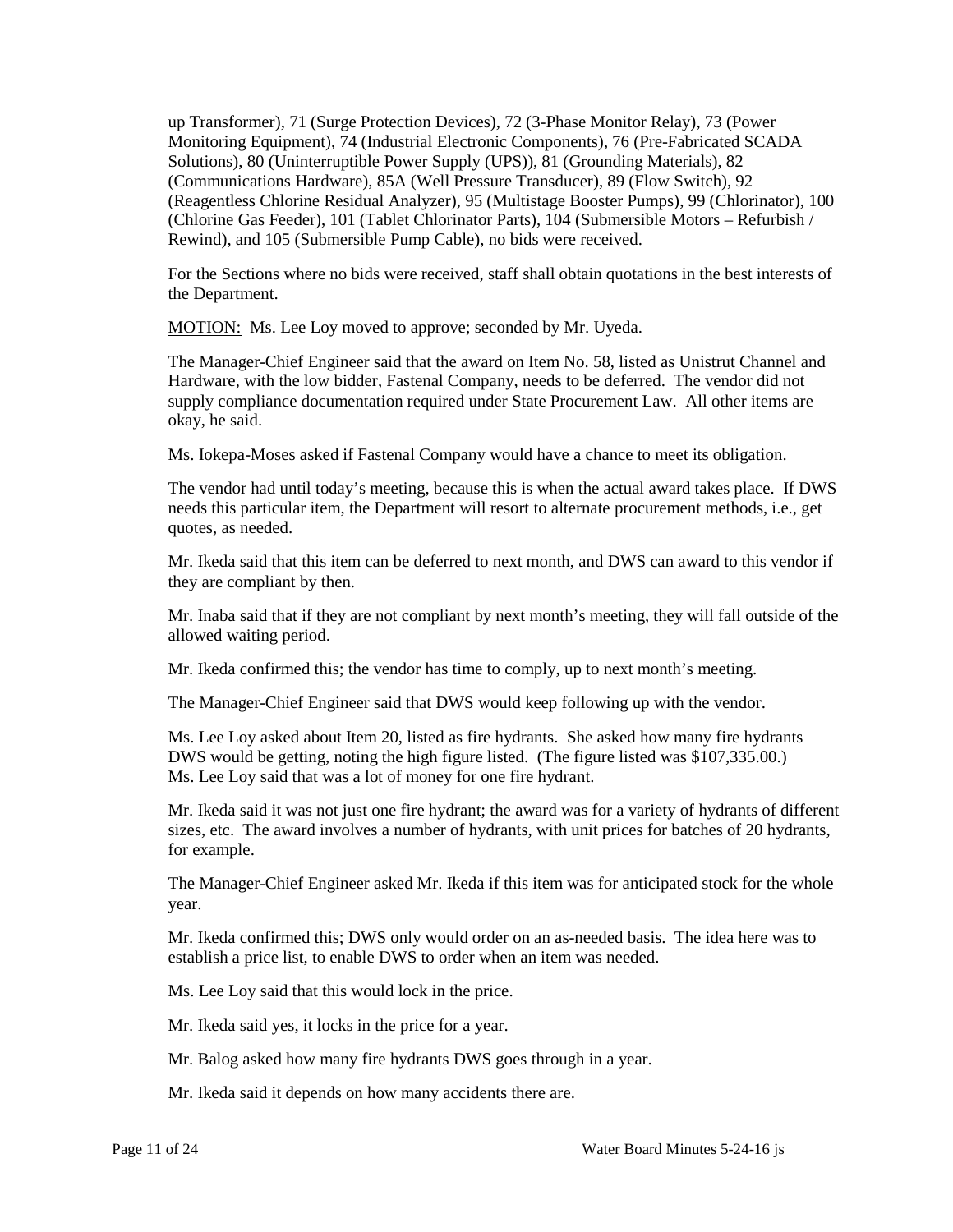The Manager-Chief Engineer agreed, saying that is pretty much the only time that DWS needs to order them.

 Ms. Lee Loy said that basically, this list is based on a look-back at all of the supplies that DWS has needed in the last few years; DWS earmarks items and establishes a set price for the items. When DWS needs to purchase an item, there is a fixed price already established.

Mr. Ikeda said yes, with this list, DWS can avoid having to hunt for quotes for everything.

The Manager-Chief Engineer said having such a list complies with State Procurement requirements, while still allowing DWS to operate as efficiently as a government entity can.

 public bid, DWS is afforded the flexibility to get quotes as the need for those items arises. When Mr. Ikeda said that many of the items were not bid upon, but because those items were put out to those items are awarded, the Board Chairperson will be asked to sign off on them, he added.

 The Manager-Chief Engineer noted that DWS is still trying to get competitive quotes; if an item's price falls below \$25,000.00, it comes under the category of a Small Purchase Procurement. DWS in that case solicits at least three vendors for quotes for such items.

ACTION: Motion carried unanimously by voice vote.

### D. **MATERIAL BID NO. 2016-03, FURNISH BASE COURSE, SAND, COLD MIX, HOT MIX AND NO. 3F ROCK TO THE DEPARTMENT OF WATER SUPPLY:**

|                 |                                                                    | Yamada &<br>Sons, Inc. | <b>WHC LTD</b><br>dha West<br>Hawai'i<br><b>Concrete</b> | Grace<br><b>Pacific LLC</b> | $\mathbf{J}$ as. W.<br>Glover, Ltd. |
|-----------------|--------------------------------------------------------------------|------------------------|----------------------------------------------------------|-----------------------------|-------------------------------------|
|                 | <b>DISTRICT I:</b>                                                 |                        |                                                          |                             |                                     |
| A.              | 3/4-Inch Base Course (Cost per ton)                                | \$20.35                | No Bid                                                   | No Bid                      | \$17.45                             |
| <b>B.</b>       | 1½-Inch Base Course (Cost per ton)                                 | \$19.80                | No Bid                                                   | No Bid                      | \$16.67                             |
| C.              | No. 3F Rock (Cost per ton)                                         | \$25.80                | No Bid                                                   | No Bid                      | \$32.29                             |
| D.              | #4 Sand (Cost per ton)                                             | \$50.00                | No Bid                                                   | No Bid                      | \$40.62                             |
| Ε.              | Mortar Sand - ASTM C144 (Cost per ton)                             | No Bid                 | No Bid                                                   | No Bid                      | \$64.58                             |
| F.              | Cold Mix-ASTM D4215-87 (Cost per ton)                              | \$153.10               | No Bid                                                   | No Bid                      | \$150.00                            |
| G.              | Blended Material 60% #4 Sand and 40% No.<br>3F Rock (Cost per ton) | \$52.10                | No Bid                                                   | No Bid                      | \$50.00                             |
| H.              | $Hot Mix - County Mix IV (Cost per ton)$                           | \$144.35               | No Bid                                                   | No Bid                      | \$148.96                            |
|                 | <b>DISTRICT II:</b>                                                | Yamada&<br>Sons, Inc.  | <b>WHC LTD</b><br>dba West<br>Hawai'i<br><b>Concrete</b> | Grace<br>Pacific LLC        | $\mathbf{J}$ as. W.<br>Glover, Ltd. |
| A.              | 3/4-Inch Base Course (Cost per ton)                                | No Bid                 | \$14.27                                                  | No Bid                      | No Bid                              |
| <b>B.</b>       | 1½-Inch Base Course (Cost per ton)                                 | No Bid                 | \$12.93                                                  | No Bid                      | No Bid                              |
| $\mathcal{C}$ . | No. 3F Rock (Cost per ton)                                         | No Bid                 | \$22.50                                                  | No Bid                      | No Bid                              |
| D.              | #4 Sand (Cost per ton)                                             | No Bid                 | \$25.42                                                  | No Bid                      | No Bid                              |
| Ε.              | Mortar Sand - ASTM C144 (Cost per ton)                             | No Bid                 | \$43.42                                                  | No Bid                      | No Bid                              |

Bids were opened on May 12, 2016, at 2:00 p.m., and the following are the bid results.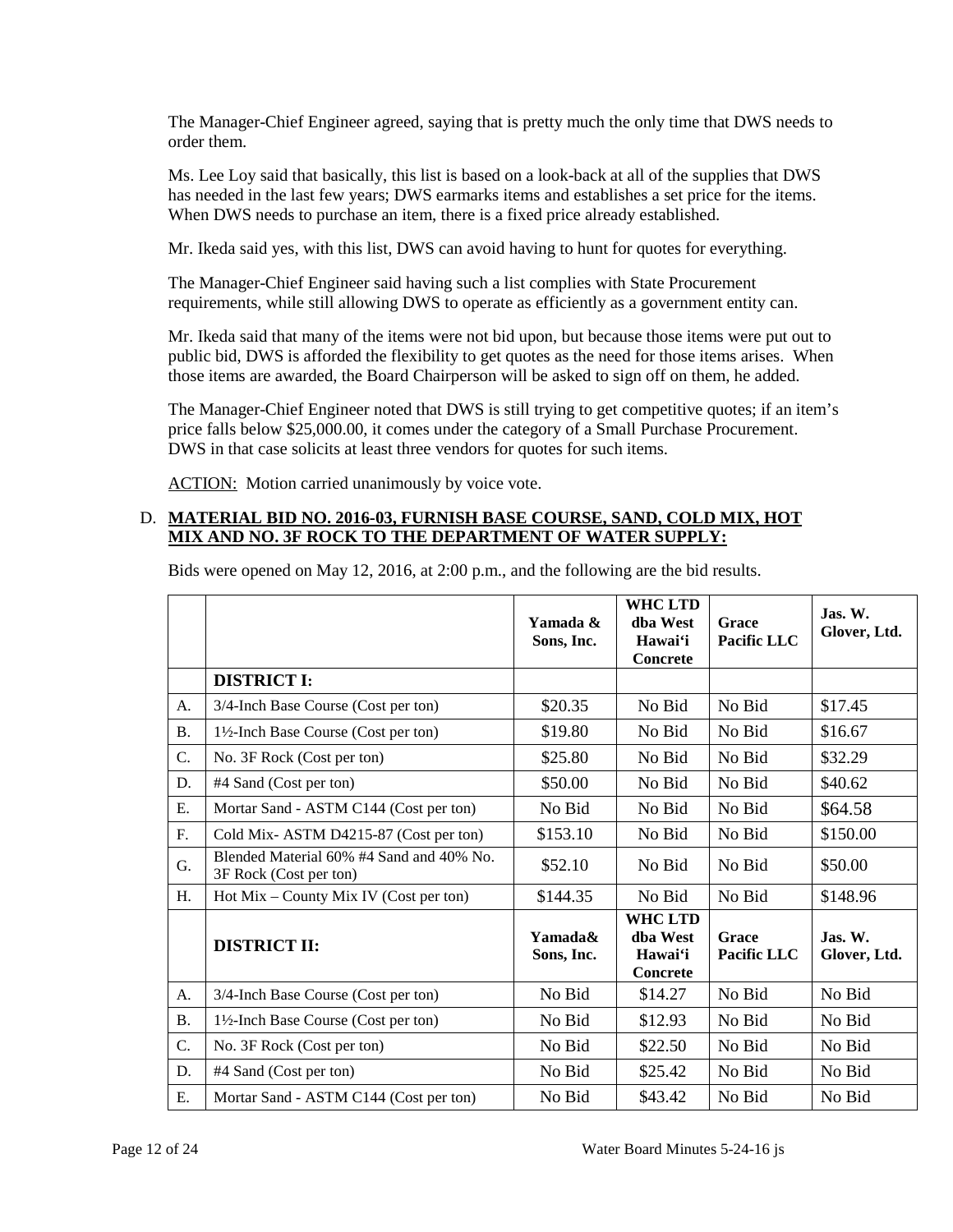| F.        | Cold Mix-ASTM D4215-87 (Cost per ton)           | No Bid                 | No Bid                                                   | No Bid                             | No Bid                     |
|-----------|-------------------------------------------------|------------------------|----------------------------------------------------------|------------------------------------|----------------------------|
|           | <b>DISTRICT III:</b>                            | Yamada &<br>Sons, Inc. | <b>WHC LTD</b><br>dba West<br>Hawai'i<br><b>Concrete</b> | <b>Grace Pacific</b><br><b>LLC</b> | Jas. W.<br>Glover,<br>Ltd. |
| A.        | 3/4-Inch Base Course (Cost per ton)             | No Bid                 | \$19.49                                                  | No Bid                             | No Bid                     |
| <b>B.</b> | $1\frac{1}{2}$ -Inch Base Course (Cost per ton) | No Bid                 | \$17.96                                                  | No Bid                             | No Bid                     |
| C.        | No. 3F Rock (Cost per ton)                      | No Bid                 | No Bid                                                   | No Bid                             | No Bid                     |
| D.        | #4 Sand (Cost per ton)                          | No Bid                 | \$36.46                                                  | No Bid                             | No Bid                     |
| Ε.        | Mortar Sand - ASTM C144 (Cost per ton)          | No Bid                 | \$57.76                                                  | No Bid                             | No Bid                     |
| F.        | Cold Mix-ASTM D4215-87 (Cost per ton)           | No Bid                 | No Bid                                                   | \$146.00                           | No Bid                     |
| G.        | Hot Mix - County Mix IV (Cost per ton)          | No Bid                 | No Bid                                                   | \$145.10                           | No Bid                     |

 BID NO. 2016-03, FURNISH BASE COURSE, SAND, COLD MIX, HOT MIX, AND NO. 3F amounts shown above, and that either the Chairperson or the Vice-Chairperson be authorized to sign the contract(s), subject to review as to form and legality of the contract(s) by Corporation The Manager-Chief Engineer recommended that the Board award the contract for MATERIAL ROCK TO THE DEPARTMENT OF WATER SUPPLY, by Parts to the following for the Counsel.

| District I –     | Parts C and H to Yamada and Sons, Inc.<br>Parts A, B, D, E, F and G to Jas W. Glover, Ltd.      |
|------------------|-------------------------------------------------------------------------------------------------|
| District $II -$  | Parts A, B, C, D and E to WHC LTD dba West Hawai'i Concrete                                     |
| District $III -$ | Parts A, B, D, and E to WHC LTD dba West Hawai'i Concrete<br>Parts F and G to Grace Pacific LLC |

 For the Parts where no bids were received, staff shall obtain quotations in the best interests of the Department. The contract period shall be from July 1, 2016, to June 30, 2017.

MOTION: Mr. Balog moved to approve; seconded by Mr. Uyeda.

The Manager-Chief Engineer said that West Hawai'i Concrete is non-compliant, so the related awards are deferred to next month.

Mr. Uyeda asked why there were only three Districts.

Mr. Ikeda said that Ka'u, although it is a DWS District, lacks a quarry so Hilo District supports Ka'u whenever they need material; Hilo trucks it over.

ACTION: Motion carried unanimously by voice vote.

### E. **GASOLINE BID NO. 2016-04, FURNISHING AND DELIVERING GASOLINE AND DIESEL TO THE DEPARTMENT OF WATER SUPPLY:**

Bids were opened on May 12, 2016, at 2:30 p.m., and the following are the bid results.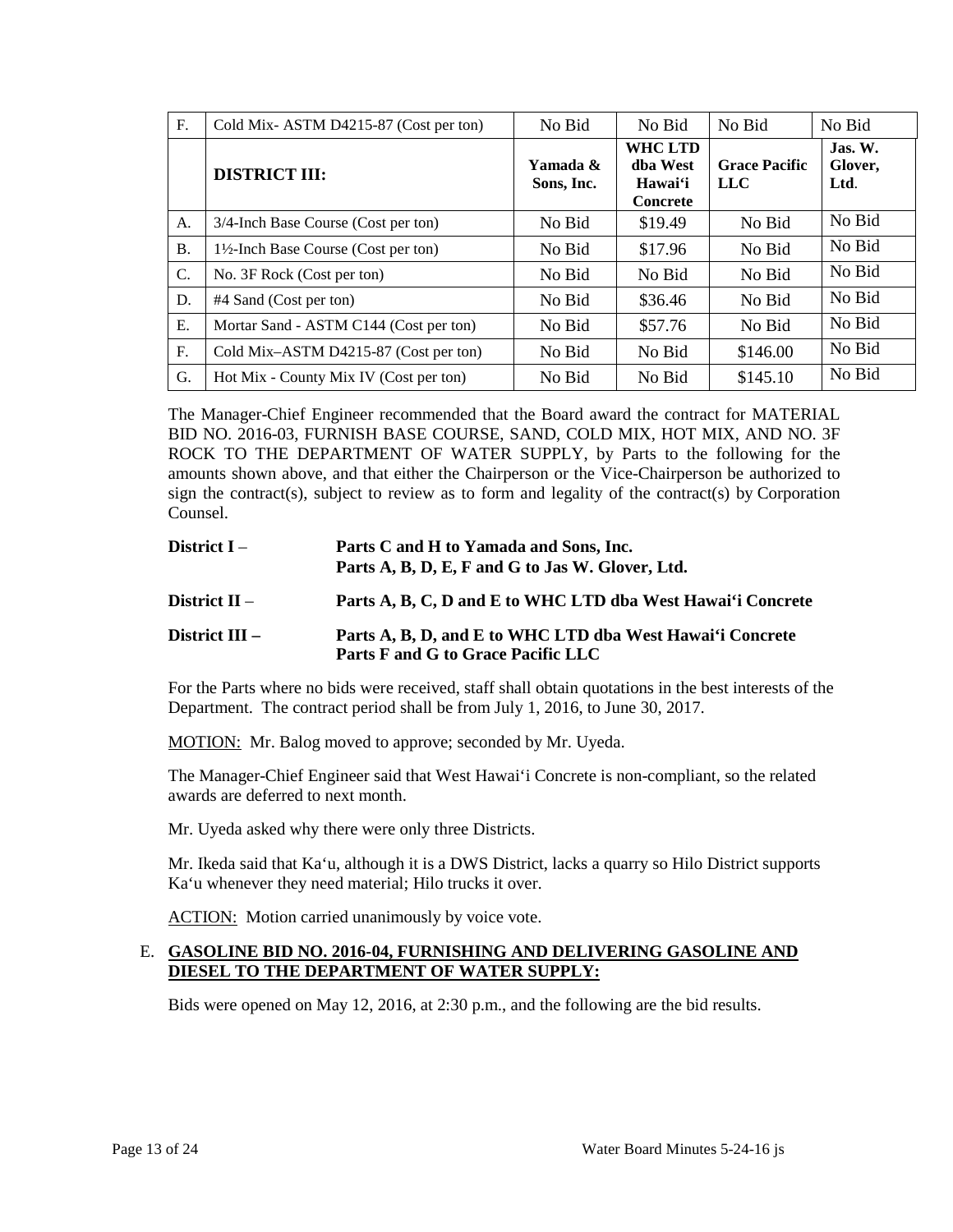| Part<br>A    | <b>Hilo Baseyard</b>                       | Hawai'i<br>Petroleum,<br>Inc. | <b>Big Island Energy</b><br>Co., LLC dba Akana<br><b>Petroleum</b> |
|--------------|--------------------------------------------|-------------------------------|--------------------------------------------------------------------|
| 1.           | Unleaded Gasoline (delivered gallon price) | \$2.1386/gal.                 | \$2.1382/gal.                                                      |
|              | Estimated 55,000 gallons/year $x$ 2 years  | $=$ \$235,246.00              | $=$ \$235,202.00                                                   |
| Part "B"     | Kona Baseyard                              |                               |                                                                    |
| 1.           | Unleaded Gasoline (delivered gallon price) | \$2.2155/gal.                 | \$2.2319/gal.                                                      |
|              | Estimated 25,000 gallons/year $x$ 2 years  | $=$ \$110,775.00              | $= $111,595.00$                                                    |
| 2.           | Low-Sulfur Diesel (delivered gallon price) | \$2.3877/gal.                 | \$2.7276/gal.                                                      |
|              | Estimated 3,000 gallons/year $x$ 2 years   | $=$ \$14,326.20.              | $=$ \$16,365.60                                                    |
| Part<br>``C" | Waimea Baseyard                            |                               |                                                                    |
| 1.           | Unleaded Gasoline (delivered gallon price) | \$2.2155/gal.                 | \$2.2527/gal.                                                      |
|              | Estimated 30,000 gallons/year $x$ 2 years  | $= $132,930.00$               | $= $135,162.00$                                                    |

 The Manager-Chief Engineer recommended that the Water Board award the contract for  **dba Akana Petroleum**, and Parts B-1, B-2, and C-1, to **Hawai'i Petroleum, Inc.,** at the bid prices listed above and that either the Chairperson or the Vice-Chairperson be authorized to sign GASOLINE BID NO. 2016-04, FURNISHING AND DELIVERING GASOLINE AND DIESEL TO THE DEPARTMENT OF WATER SUPPLY, for Part A-1 to **Big Island Energy Co., LLC**  the contract(s), subject to review as to form and legality of the contract(s) by Corporation Counsel. The contract period shall be from July 1, 2016 to June 30, 2018.

MOTION: Ms. Iokepa-Moses moved to approve; seconded by Ms. Lee Loy.

The Manager-Chief Engineer noted that the bids in Part A-1 were extremely close: by 4/10,000s of a dollar.

Mr. Balog asked whether DWS locked in these quote prices for two years.

 will give the vendor a new price. Therefore, DWS cannot lock the vendors in on prices for two Mr. Ikeda said no, the vendors are allowed an escalation clause if they submit written proof that the oil companies raised or lowered their prices. If DWS verifies that the proof is correct, DWS years.

Mr. Balog said that this is more a matter of securing the supplier.

Mr. Ikeda confirmed this.

ACTION: Motion carried unanimously by voice vote.

### **THE ISLAND OF HAWAI'I; B~LIQUID AMMONIA TO WAIMEA WATER**  F. **WATER TREATMENT PROPOSAL NO. 2016-05**, **FURNISHING AND DELIVERING (ON AN AS-NEEDED BASIS) A~LIQUID CHLORINE TO VARIOUS LOCATIONS ON TREATMENT PLANT, DISTRICT OF SOUTH KOHALA; C~50% LIQUID CAUSTIC SODA TO WAIMEA WATER TREATMENT PLANT, DISTRICT OF SOUTH KOHALA; D~C-9 POLYPHOSPHATE TO WAIMEA WATER TREATMENT PLANT, DISTRICT OF SOUTH KOHALA:**

Bids were opened on May 12, 2016, at 3:00 p.m., and the following are the bid results.

|  |  |  | --<br>m<br>---<br><b>F</b> noemix | -----<br>ган цаз<br>ິ |
|--|--|--|-----------------------------------|-----------------------|
|--|--|--|-----------------------------------|-----------------------|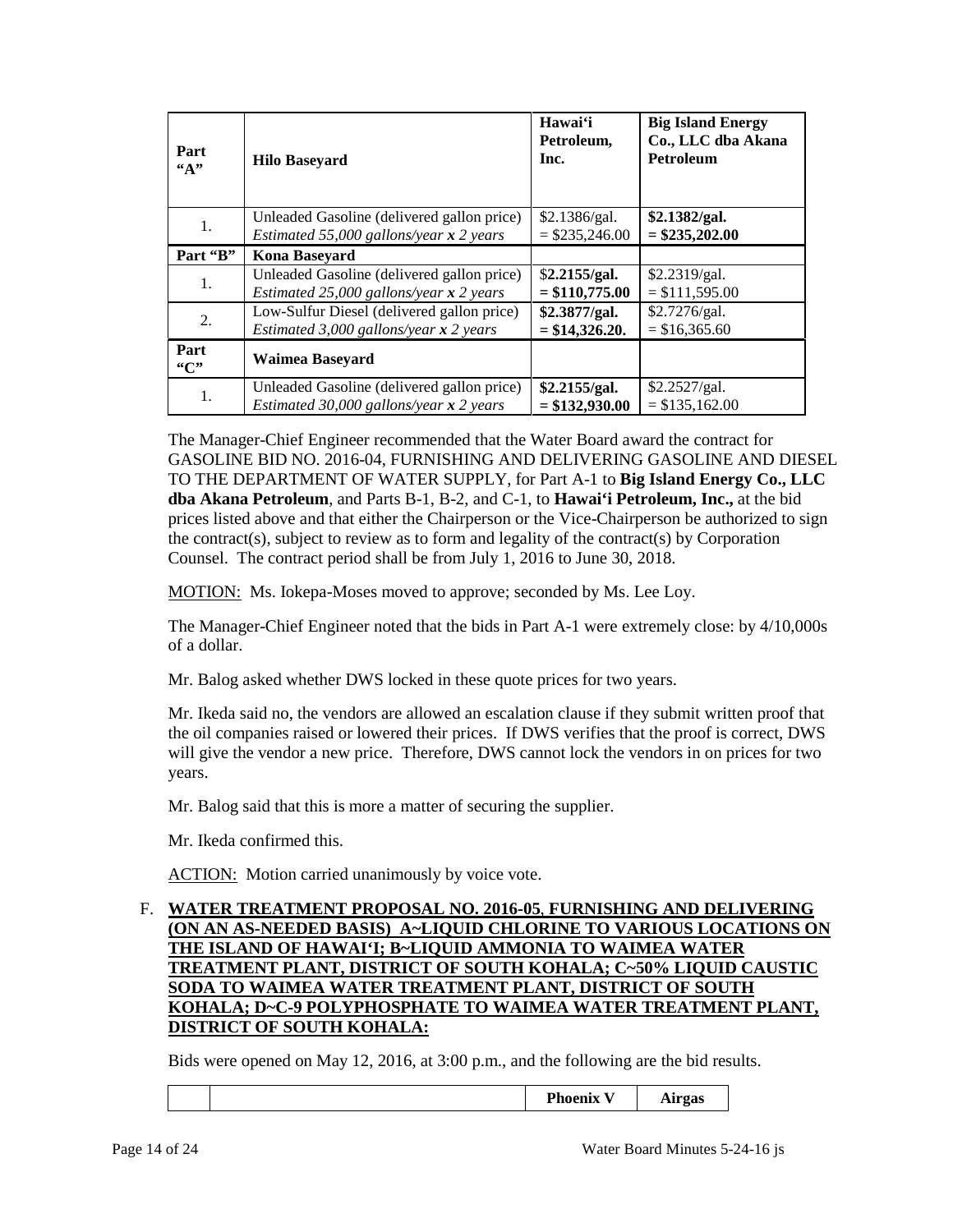|         |                                                  | LLC dba BEI | <b>USA LLC</b> |
|---------|--------------------------------------------------|-------------|----------------|
|         |                                                  | Hawai'i     |                |
|         | <b>PART A - FURNISH AND DELIVER</b>              |             |                |
|         | <b>LIQUID CHLORINE</b>                           |             |                |
|         | <b>HILO DISTRICT</b>                             |             |                |
| I.      | Pana'ewa Deep Well (130 cylinders per<br>a.      | \$364.16    | No Bid         |
|         | year)                                            |             |                |
|         | Cost per 150-lb. cylinder                        |             |                |
|         | <b>KA'U DISTRICT</b>                             |             |                |
| $\Pi$ . | Pāhala Deep Well Chlorinator Building<br>a.      | \$452.07    | No Bid         |
|         | (10 cylinders per year)                          |             |                |
|         | Cost per 150-lb.cylinder                         |             |                |
|         | <b>KOHALA DISTRICT</b>                           |             |                |
| III.    | Waimea Water Treatment Plan<br>a.                | \$2,795.87  | No Bid         |
|         | Cost per 1,200-lb. cylinder                      |             |                |
|         | (20 cylinders per year)                          |             |                |
|         | Cost per 150-lb cylinder (84 cylinders per year) | \$437.00    | No Bid         |
| IV.     | <b>KONA DISTRICT</b>                             |             |                |
|         | DWS Kona Baseyard (230 cylinders per<br>a.       | \$437.00    | No Bid         |
|         | year)                                            |             |                |
|         | Cost per 150-lb. cylinder                        |             |                |
|         | <b>PART B - FURNISH AND DELIVER</b>              |             |                |
|         | <b>LIQUID AMMONIA</b>                            |             |                |
|         | Waimea Water Treatment Plant (50<br>a.           |             |                |
|         | cylinders per year)                              | No Bid      | \$503.11       |
|         | Cost per 100-lb cylinder                         |             |                |
|         | <b>PART C - FURNISH AND DELIVER</b>              |             |                |
|         | <b>50% LIQUID CAUSTIC SODA</b>                   |             |                |
|         | Waimea Water Treatment Plant<br>a.               | \$1,915.03  | No Bid         |
|         | Cost per dry ton                                 |             |                |
|         | <b>PART D - FURNISH AND DELIVER C-9</b>          |             |                |
|         | <b>POLYPHOSPHATE</b>                             |             |                |
|         | Waimea Water Treatment Plant<br>a.               | \$949.57    | No Bid         |
|         | Cost per 30-gallon drum                          |             |                |

 CHLORINE TO VARIOUS LOCATIONS IN THE ISLAND OF HAWAI'I (ON AN AS- NEEDED BASIS); B~LIQUID AMMONIA TO WAIMEA WATER TREATMENT PLANT, above, for the period from July 1, 2016, through June 30, 2018, and that either the Chairperson or the Vice-Chairperson be authorized to sign the contract(s), subject to review as to form and The Manager-Chief Engineer recommended that the Board award the contract for WATER TREATMENT PROPOSAL NO. 2016-05, FURNISHING AND DELIVERING A~LIQUID DISTRICT OF SOUTH KOHALA (ON AN AS-NEEDED BASIS); C~50% LIQUID CAUSTIC SODA TO WAIMEA WATER TREATMENT PLANT, DISTRICT OF SOUTH KOHALA (ON AN AS-NEEDED BASIS); D~C-9 POLYPHOSPHATE TO WAIMEA WATER TREATMENT PLANT, DISTRICT OF SOUTH KOHALA (ON AN AS-NEEDED BASIS), to Phoenix V LLC dba BEI Hawai'i for Parts A, C and D, and to Airgas USA LLC for Part B, at the unit prices listed legality of the contract(s) by Corporation Counsel.

MOTION: Ms. Lee Loy moved to approve; seconded by Mr. Uyeda.

Mr. Balog asked if there were only one or two suppliers of these materials.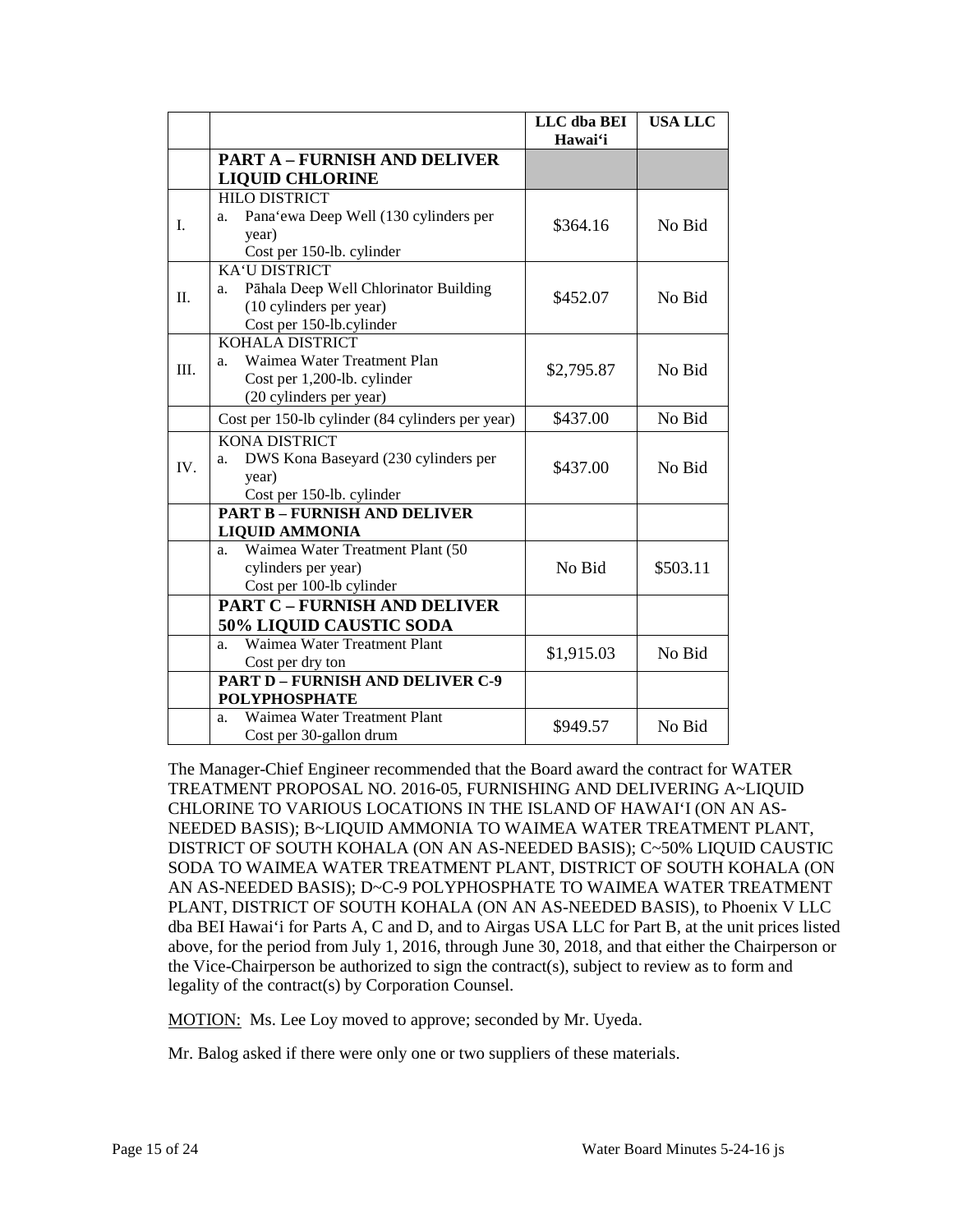vendor of chlorine here, he said. Mr. Ikeda said that was pretty much the case; these vendors are the only ones that bid. Last year, there was another company that bid on the caustic soda or the ammonia. BEI is basically the only

ACTION: Motion carried unanimously by voice vote.

## G. **WATER USE AND DEVELOPMENT PLAN UPDATE PHASE 1 – FUKUNAGA & ASSOCIATES - CHANGE ORDER 1:**

The scope of work has been modified from the original agreement, as required by the Commission on Water Resource Management (CWRM), to address issues that impact the

 pending petition to designate the Keauhou Aquifer System as a Ground Water Management Area. Most of the additional scope involves CWRM's requirement to address Authorized Planned Use, Most of the additional scope involves CWRM's requirement to address Authorized Planned Use, a term that appears in the State Water Code under its section on criteria for designation.

The original contract amount was \$55,000.00. The amount of this change order is \$25,500.00.

 The Manager-Chief Engineer recommended that the Water Board approve the \$25,500.00 increase. It is further recommended that the Chairperson or Vice-Chairperson be authorized to execute the appropriate documents.

MOTION: Ms. Lee Loy moved to approve; seconded by Ms. Iokepa-Moses.

 The Manager-Chief Engineer explained that DWS had entered into a Professional Services going through the situation regarding the petition to designate Keauhou Aquifer, and throughout that process, CWRM imposed additional requirements on the WUDP update beyond what DWS had scoped out. This extra work was aimed at accommodating what CWRM had requested, i.e., to address certain things related to the petition, such as authorized planned use, etc. contract with Fukunaga & Associates, with the basic understanding of what DWS envisioned as the scope of the Water Use and Development Plan (WUDP) update. However, DWS has been

Ms. Lee Loy asked if this extra work took place after DWS provided its Preliminary Report to CWRM, i.e., she wondered if CWRM asked for more things after that report was submitted. She asked if this extra work was at CWRM's behest.

 The Manager-Chief Engineer said this extra work was done a while ago. This was what is known well before that, he said. However, DWS had not come before the Board to ask for this extra imposed by CWRM under the Preliminary Order, etc. It was only recently that Fukunaga pointed reviewed the costs, and the above Change Order is the result. This Change Order is basically to cover the additional work that CWRM requested prior to that May date; this additional work was as Phase 1, which DWS submitted last May. DWS had entered into the contract with Fukunaga money. The work has actually been completed, with DWS having observed certain deadlines out to DWS that they had done work beyond what was originally agreed upon. DWS staff incorporated into DWS's Phase 1 update, and was submitted to CWRM.

 Order is just a matter of picking up the cost associated with the extra work. Ms. Lee Loy asked whether CWRM had accepted the Phase 1 update; she asked if this Change

The Manager-Chief Engineer said that last August, CWRM elected to delay the official acceptance of Phase 1; they wanted to do the approval of Phase 1 together with Phase 2 (which DWS is currently working on). DWS turned in Phase 1, and CWRM did not take action, although CWRM originally had an action item to accept Phase 1 on their August agenda.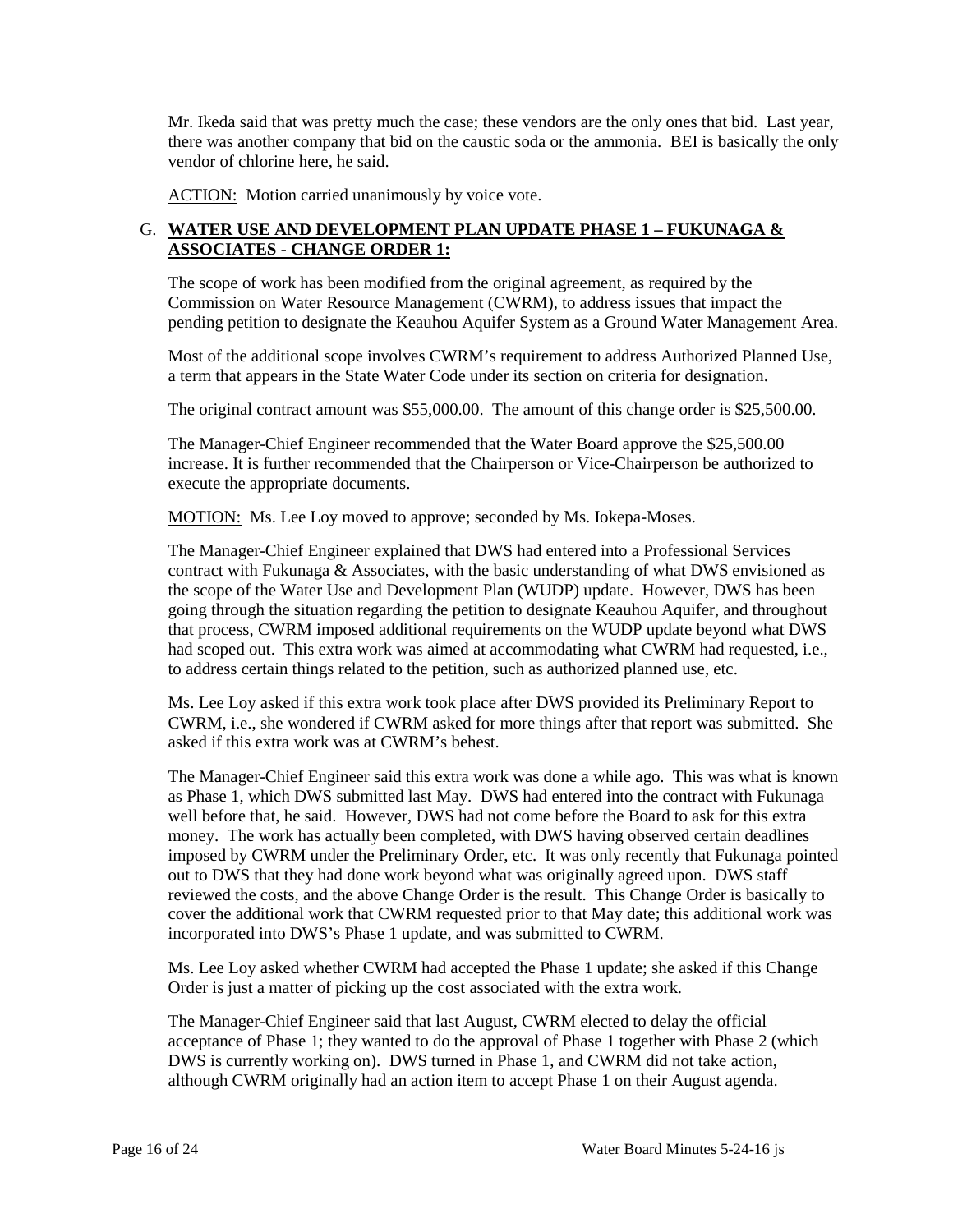However, CWRM decided to defer until Phase 2 is complete; they wanted to collectively approve Phases I and II together, he said.

Ms. Lee Loy asked Ms. Self if the Board could clarify to CWRM in a letter that DWS is done. She said that she did not want to keep this process open, so that it becomes something of a DWS to pay for it. She asked again if a letter could be sent to CWRM to that effect. contract, where Fukunaga does the work and DWS has to pay for it. She did not want CWRM to keep coming back telling DWS to retool what it had already submitted. Ms. Lee Loy wanted the Board to tell CWRM that DWS is done, and has given CWRM everything that it asked for. She wanted to tell CWRM that they could not just keep kicking the can down the road, and expect

responsibility for these WUDPs. CWRM has the authority to approve the scope of the plans. arbitrarily saying that they want DWS to do a little more. The Manager-Chief Engineer said that item at the CWRM meeting, upon which the Commission must vote. CWRM cannot just raise objections and oppose that request – unless it is properly agendized and voted on. The Manager-Chief Engineer said that DWS, as the County of Hawai'i, has been given Therefore, DWS provides a scope, and CWRM has to approve it. As far as DWS knows, CWRM has approved the scope for Phase 1, as well as the scope for Phase 2. CWRM would need an agendized action item to change that at this point, he said. However, the Commission has been it was his understanding that in order to revise the scope at this point, it requires a formal action arbitrarily revise the scope on DWS at this point. CWRM can *try*, but at that point, DWS can

Ms. Self concurred.

Ms. Lee Loy said she was good with that.

ACTION: Motion carried unanimously by voice vote.

### H. **SERVICE BID NO. 2016-07, PROVIDE HIGH-SPEED WIDE AREA NETWORK CONNECTIVITY BETWEEN FIVE OFFICE LOCATIONS, DEPARTMENT OF WATER SUPPLY, ISLAND WIDE:**

Bids were opened on May 19, 2016, at 2:00 p.m., and following are the bid results:

| <b>BIDDER</b>                 | <b>TOTAL BID SUM</b> |  |  |
|-------------------------------|----------------------|--|--|
| OCEANIC TIME WARNER CABLE     | \$175,703.83         |  |  |
| <b>HAWAIIAN TELCOM</b>        | \$224,951.40         |  |  |
| <b>GUIDE STAR ENGINEERING</b> | \$342,612.20         |  |  |

 The contract consists of providing a turnkey solution to connect five office locations: (Hilo Baseyard, Waimea Baseyard, Kona Baseyard, Ka'u Baseyard, and Waiākea Office Plaza) over synchronous, full duplex, fiber optic connections. The increased speeds provided by these highspeed connections are in direct alignment with the strategic goals for DWS's Information Systems.

 more productive use of digital information at the office locations throughout the island. The Greater bandwidth provided by these connections will allow improved data transfer rates and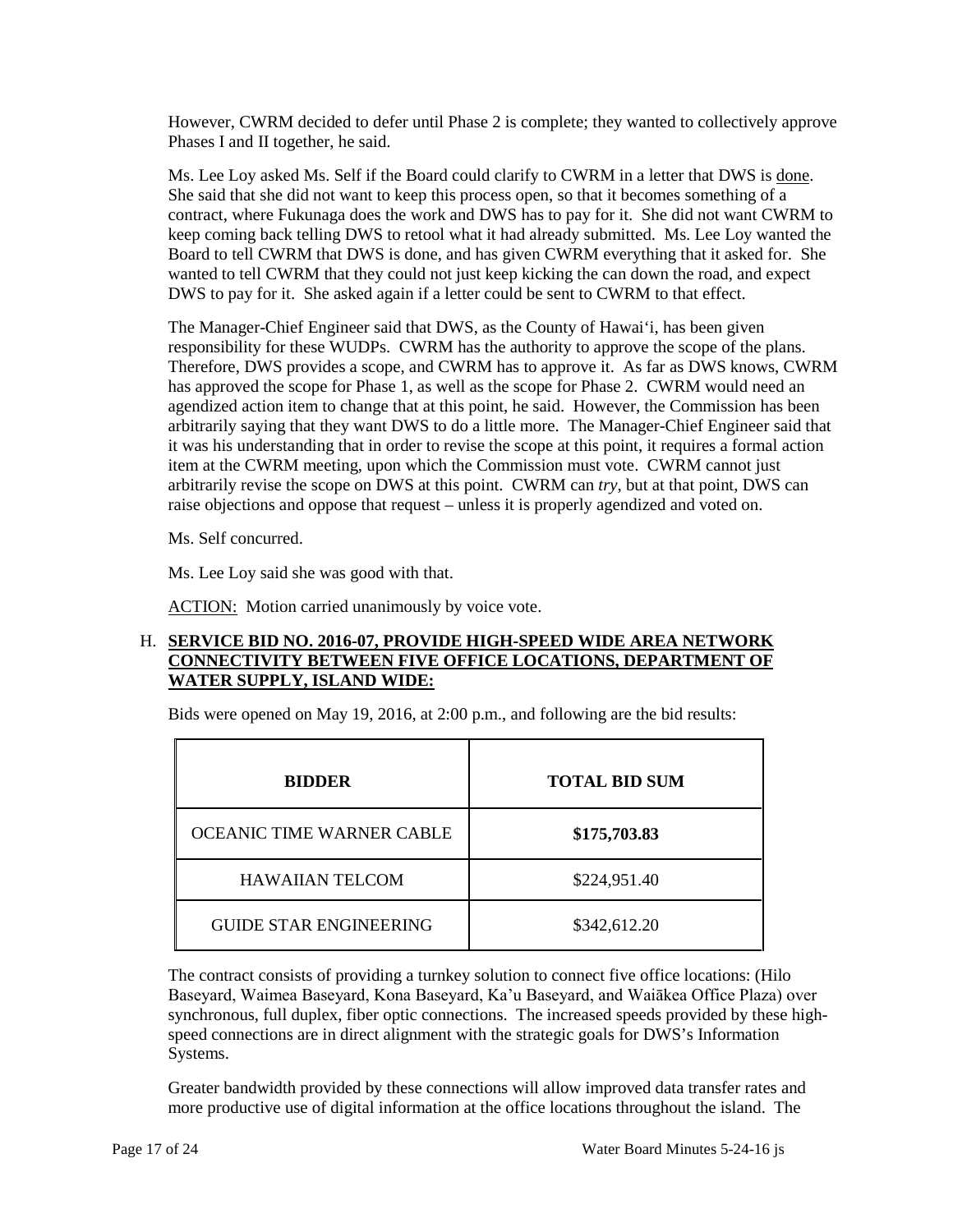digital information includes but is not limited to GIS, Internet, Intranet, data backup, and file services.

Funding for this project will come from the Department's Operating and Maintenance Utilities Budget.

 This contract is for a 60-month period starting July 1, 2016, through June 30, 2021, with an option to extend for an additional 12-month period, until June 30, 2022.

 BETWEEN FIVE OFFICE LOCATIONS, DEPARTMENT OF WATER SUPPLY, ISLAND The Manager-Chief Engineer recommended that the Water Board award the contract for SERVICE CONTRACT NO. 2016-07, PROVIDE HIGH SPEED NETWORK CONNECTIVITY WIDE, to the lowest responsible bidder, Time Warner Cable Inc., dba Oceanic Time Warner Cable, for their total bid amount of **\$175,703.83,** which includes \$1,145.83 for design, installation, configuration, and setup, plus a monthly service price of \$2,909.30, over a 60-month contract period. It is further recommended that either the Chairperson or Vice-Chairperson be authorized to sign the contract, subject to review of the contract as to form and legality by Corporation Counsel.

MOTION: Ms. Iokepa-Moses moved to approve; seconded by Ms. Lee Loy.

 The Deputy explained that this contract is for high-speed Internet services for the next five years. It turns out that the lowest bidder will provide DWS with larger, greater bandwidth than DWS currently has, for less cost that DWS is currently paying.

 The Manager-Chief Engineer said that the service will be two-to-four times faster than what DWS has now, for a lower price than DWS is paying now. He said the intent of the five-year term of the contract was to solicit a more competitive price; this contract term of five years would give the vendors a sense of security. However, DWS has the latitude to walk away at any time, he said.

Mr. Balog asked what the speed is for the fiber optics that DWS is getting here.

The Deputy said he did not have the exact megabyte-per-second speed, but the Department's IT Director put the speed at four times faster than what DWS has now.

Mr. Balog asked how this would help the Department.

 The Deputy said that the new network will connect DWS's offices in Kona and Waimea, as well as the Hilo main office and the Hilo and Ka'u Baseyards. The network will enable the District offices to access the GIS systems, to look at maps, etc., via the Internet faster than they can now.

 redundancy. This is standard IT protocol, because an organization does not want to have all of its data from one end of the island to the other, over fiber-optic cable, he said. DWS will not have to in Hilo – or vice versa. DWS is also moving towards centralizing data, so that staff can access in may not be accessible to other staff who need to see them. The Manager-Chief Engineer said that DWS will be backing up its main servers off-site, for information in one place only. In the event that the server goes down, one loses everything. Therefore, DWS is backing up its servers in Waimea. With today's technology, DWS can move put the data on cassettes or tape back-ups anymore, which are subject to mildew and other damage. By backing up in Waimea, the information will be safe in the event of a natural disaster common data such as spreadsheets, etc. Currently, everybody has their own spreadsheets, which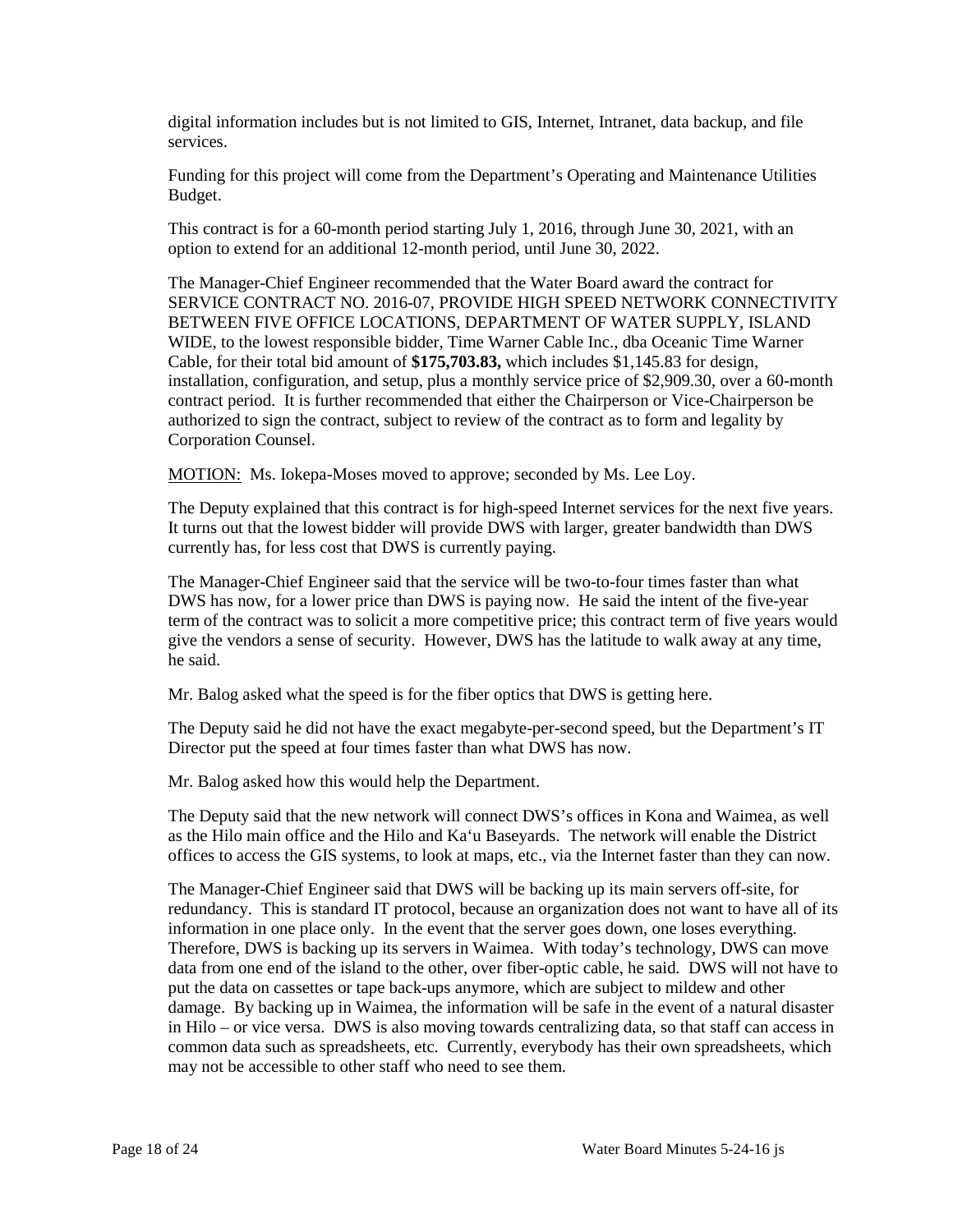Mr. Uyeda asked if DWS had considered doing wireless access points at DWS locations where they are needed.

 The Manager-Chief Engineer said not on this contract, but DWS is looking into setting up "hot no longer have to wait for GIS or CAD staff to create these documents; anybody with a PC or a tablet could also search online for information regarding valves, pipe sizes, etc., from the field. spots." DWS is also moving towards hosting its GIS on the Cloud or some other web base; DWS would then provide Operations staff with tablets, to access maps generated by GIS. Staff would

Mr. Balog asked when DWS anticipated doing that.

 The Manager-Chief Engineer said that DWS hopes to do it in the next calendar year. The IT supervisor has been instructed to look into Cloud-based hosting for GIS. He noted that the County recently did a presentation on the subject, but DWS does not know whether it wants to jump on the same application or seek its own. DWS is still evaluating those options, he said.

 Mr. Uyeda, noting that this is cutting-edge technology, asked if DWS needs a consultant to help with the installation, to make sure that the Department gets what it wants and needs – and has potential for expansion.

 The Manager-Chief Engineer said under this contract, the vendor would do all of that for DWS; Contract for this; it is expected to be a small contract not to exceed \$10,000.00. If it were to go the vendor comes into DWS's buildings to do the design, installation, configuration and set-up. The vendor takes care of all of the hardware requirements, as well as the software upgrades. DWS is looking to hire an IT professional on a retainer basis, to help provide tech support in areas that cannot be done in-house. DWS is in the process of doing a Professional Service above \$25,000.00, DWS would bring it before the Board for approval, he said.

Mr. Balog asked when DWS expected the new system to be operational.

 already installed fiber-optic cable about two years ago. That work took longer, because it involved the installation of a lot of hardware and the creation of fiber-optic connections. Those an upgrading of DWS's Internet speed. The vendor will not be doing hardware or wiring upgrades at DWS facilities; he will be just upgrading DWS's Internet speed, and charging DWS The Manager-Chief Engineer said he believed this project would be fairly quick, because DWS are now all in place. The current project involves providing DWS with more bandwidth; it means less than it had been paying.

 Ms. Lee Loy praised the Department for this initiative. She said she appreciated that DWS had the vision to engage in Cloud-based applications and to become more efficient in its mapping. Using Cloud-based applications would dovetail with other activities that DWS does, such as inventory control, etc.

The Manager-Chief Engineer commended Mr. Inaba for having conducted a pilot test for inspection-related software. Inspectors armed with Smartphones can do their own inspection reports right on their phones; the phones can geo-tag photos, coordinates can be attached to the photos or the inspection report. The inspectors on the pilot test loved the technology, he said.

 Mr. Inaba said that the technology enables inspectors to take notes in the field, which go right file, and it is centrally accessible to everyone on the staff who needs it. There is no more waiting onto a form; this form becomes the inspector's report. The report gets uploaded into a project for an inspector to come back from the field to file his report, he said.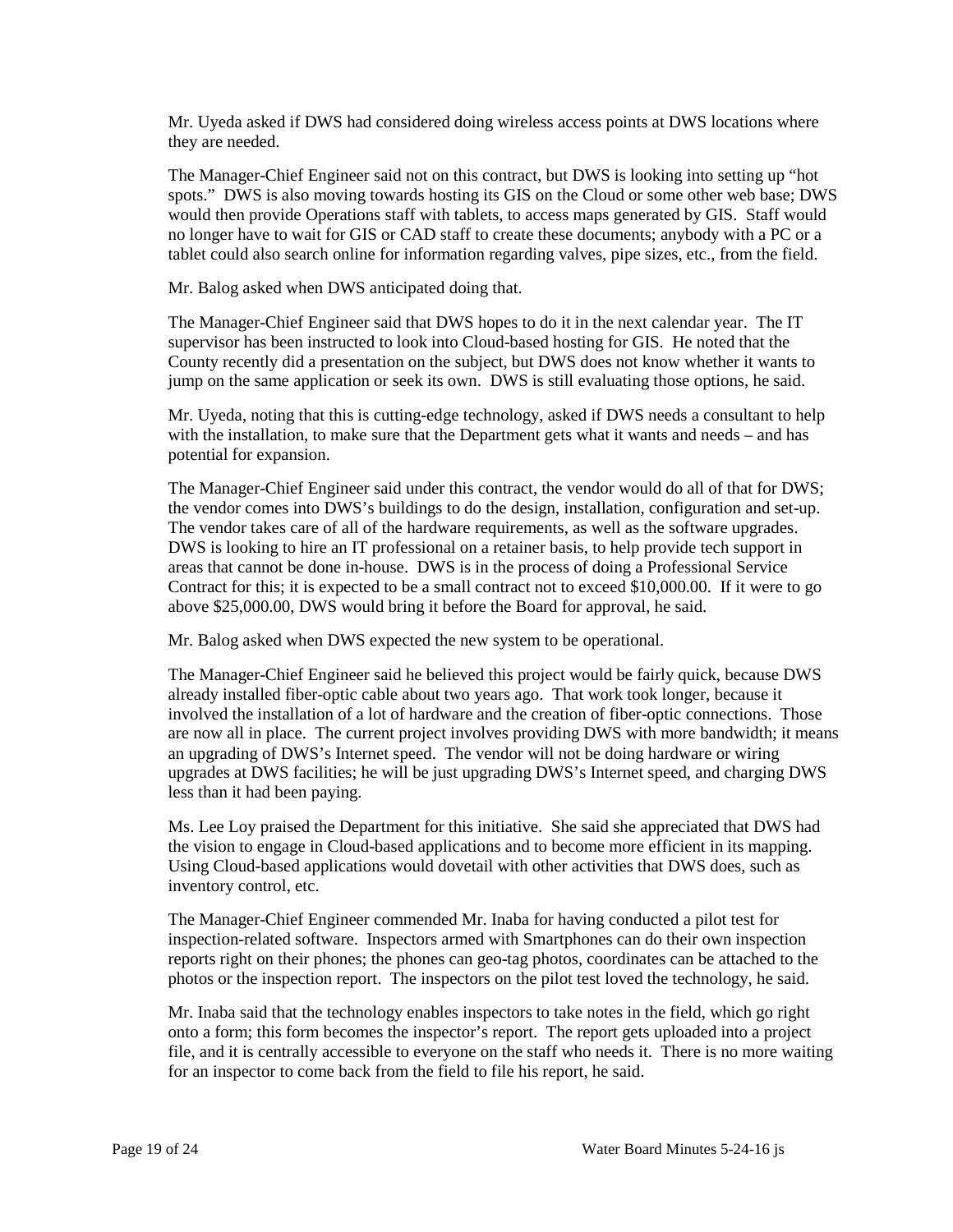Mr. Balog asked if DWS had done a study on anticipated cost savings as a result of adding such technology.

 would do some kind of financial analysis or assessment in the case of options that were really The Manager-Chief Engineer said that is a good question, and such a study is something that DWS probably should do. With this current project, DWS is going after low-hanging fruit – it is quite obvious that with this project that DWS will make improvements in its efficiency. DWS close, he said.

 Mr. Balog said that such a study would not need to be terribly in-depth, but saving labor costs, etc. would mean a lot. It can be helpful to do simple things that one can put a number to, in order to justify spending on the order of \$150,000.00 to \$200,000.00 for an upgrade, he said.

 The Manager-Chief Engineer said definitely, if that is the kind of investment that DWS is looking at, DWS will do an evaluation like that.

ACTION: Motion carried unanimously by voice vote.

## **KOHALA, HĀMĀKUA, AND LAUPĀHOEHOE SITES (BRANTLEY CENTER, INC.):**  I. **RENEWAL OF CONTRACT FOR MAINTENANCE AGREEMENT – SOUTH**

 requesting to renew the Agreement from July 1, 2016, to June 30, 2017. The rates would be as Brantley Center, Inc., currently has a Maintenance Agreement for site maintenance for the Department's South Kohala, Hāmākua, and Laupāhoehoe tank and pump sites. They are follows:

| Total:                                                        | \$96,899.88 |
|---------------------------------------------------------------|-------------|
| Laupāhoehoe -- $$738.48/month x 12 months =$                  | 8.861.76    |
| Hāmākua -- \$2,944.16/month x 12 months = $35,329.92$         |             |
| South Kohala -- $$4,392.35/m$ onth x 12 months = $$52,708.20$ |             |

 Brantley Center, Inc., has submitted the necessary documents to meet the requirements as a The Department has the right to award the contract to Brantley Center, Inc., without advertising or calling for bids, according to Hawai'i Revised Statutes Section 103D-1010. qualified rehabilitation facility.

There is no increase from their proposal for FY2015-2016.

 Brantley Center's performance has been satisfactory, and the costs are reasonable. A total of 41 sites are covered by this agreement.

 AND LAUPĀHOEHOE SITES (BRANTLEY CENTER, INC.) to Brantley Center, Inc., for a period from July 1, 2016, to June 30, 2017 at a total cost of \$96,899.88, and that either the The Manager-Chief Engineer recommended that the Board award the contract for the RENEWAL OF CONTRACT FOR MAINTENANCE AGREEMENT – SOUTH KOHALA, HĀMĀKUA, Chairperson or the Vice-Chairperson be authorized to sign the documents, subject to approval by Corporation Counsel.

MOTION: Mr. Uyeda moved to approve; seconded by Ms. Lee Loy.

 The Manager-Chief Engineer said that since the Konno Decision, this is one of the few places where DWS can privatize work that was historically and customarily done by civil servants.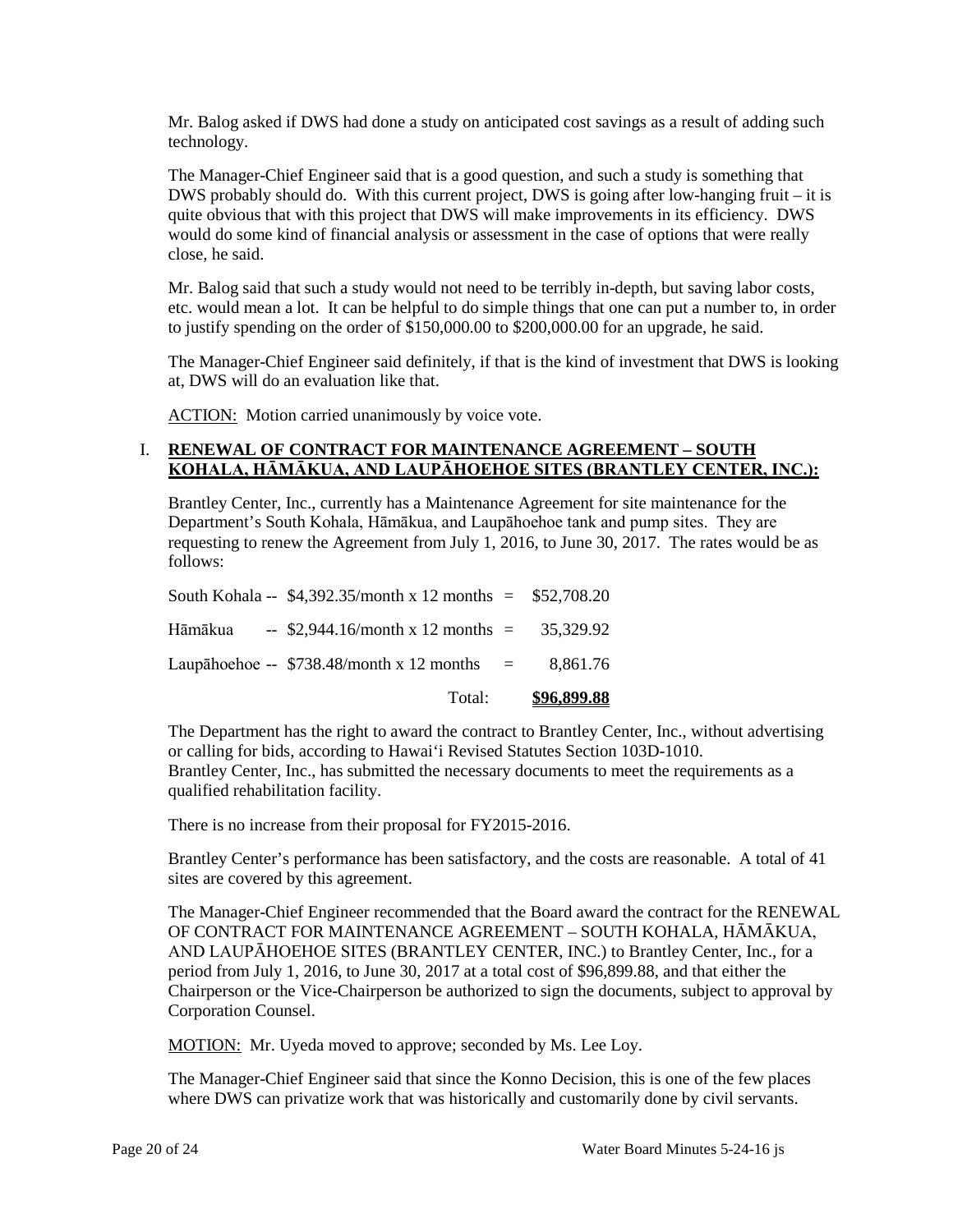the use of this service while it can; it just makes sense. It keeps DWS's overall costs down, and Mr. Ikeda had explained to him that DWS cannot expand the scope of Brantley Center's work, so the scope of work has been maintained, he said. Brantley Center does satisfactory work for DWS, and the benefit is that DWS gets to help this organization out. At the same time, it is cheaper for DWS than to hire groundskeepers to do this work, considering the cost and number of sites that Brantley Center works on, the Manager-Chief Engineer said. DWS would like to retain meanwhile DWS gets to partner with a great organization, he said. He noted that Brantley Center had kept its cost the same as the previous contract amount; they are keeping their costs flat.

ACTION: Motion carried unanimously by voice vote.

## J. **UPDATE RE: NATIONAL PARKS SERVICE'S PETITION TO DESIGNATE KEAUHOU AQUIFER AS A GROUND WATER MANAGEMENT AREA:**

 (CWRM) met at the Council Chambers in Kona last Thursday (May 19); the meeting ran really chance to share the new things that the Department is doing, but a lot of the meeting involved revisiting and rehashing old news, the Manager-Chief Engineer said. One new element that was contact 'Aha Moku; that organization may be able to refer DWS to lineal descendants, who in actual cultural practitioners in the area – and not just somebody claiming to be an expert who is going to set up a meeting so that all of the managers of the other water supply departments in the said. This will ensure that everyone is on the same page, he said. This appears to be the way the happens, DWS wants to be familiar with the organization and all of the players in the different the inquiry and refer it to the appropriate people; this would be terrific, he said. The details have have spoken to the right people. At the CWRM meeting, DWS shared some good things it is The Manager-Chief Engineer explained that the Commission on Water Resource Management long. There were five presenters, and DWS was fourth in order of appearance. DWS was expecting to get some quantifiable numbers from the National Parks Service (NPS), but none were forthcoming. DWS wanted to see some numbers, so that the Department could compare them with how much DWS is pumping, etc. However, that did not happen, he said. DWS had a introduced at the meeting was with regard to 'Aha Moku, an organization that DWS may be able to use as a liaison to contact lineal descendants of the ahupua'a where DWS wants to do projects. He said that if DWS wants to do a well in a certain area such as Wai'aha Ahupua'a, DWS can turn would be able to consult with DWS on projects regarding any concerns regarding traditional and customary practices in the ahupua'a. DWS see this as a good way to get in touch with the not from the area. DWS hopes to get good information through this means, he said. DWS is State can be introduced to the 'Aha Moku Advisory Committee, the Manager-Chief Engineer State is moving; it appears that CWRM may choose 'Aha Moku as the go-to resource. If that areas, he said. It seems that all DWS has to do is go to 'Aha Moku, and the organization will vet not yet been worked out, but DWS is hopeful that when the Department does its projects, it will doing, he reiterated. The *big unanswered question* is when the actual Action Item regarding the petition will take place.

Mr. Zimpfer of NPS concurred that there was no indication when that would happen.

The Manager-Chief Engineer said that is the money question that everybody is waiting on; the CWRM meeting was just a series of presentations, with no Action Items.

 become a critical link or liaison for DWS in identifying lineal descendants of the area, as well as the protocols that do with some of the things that DWS wants to do. Her understanding was that incredible resource on such matters, Ms. Kanoe Wilson. Ms. Wilson has a lot of ties to the Ms. Lee Loy said that she attended the meeting. She confirmed that 'Aha Moku really would 'Aha Moku is an advisory board to CWRM. Ms. Lee Loy noted that the Water Board has its own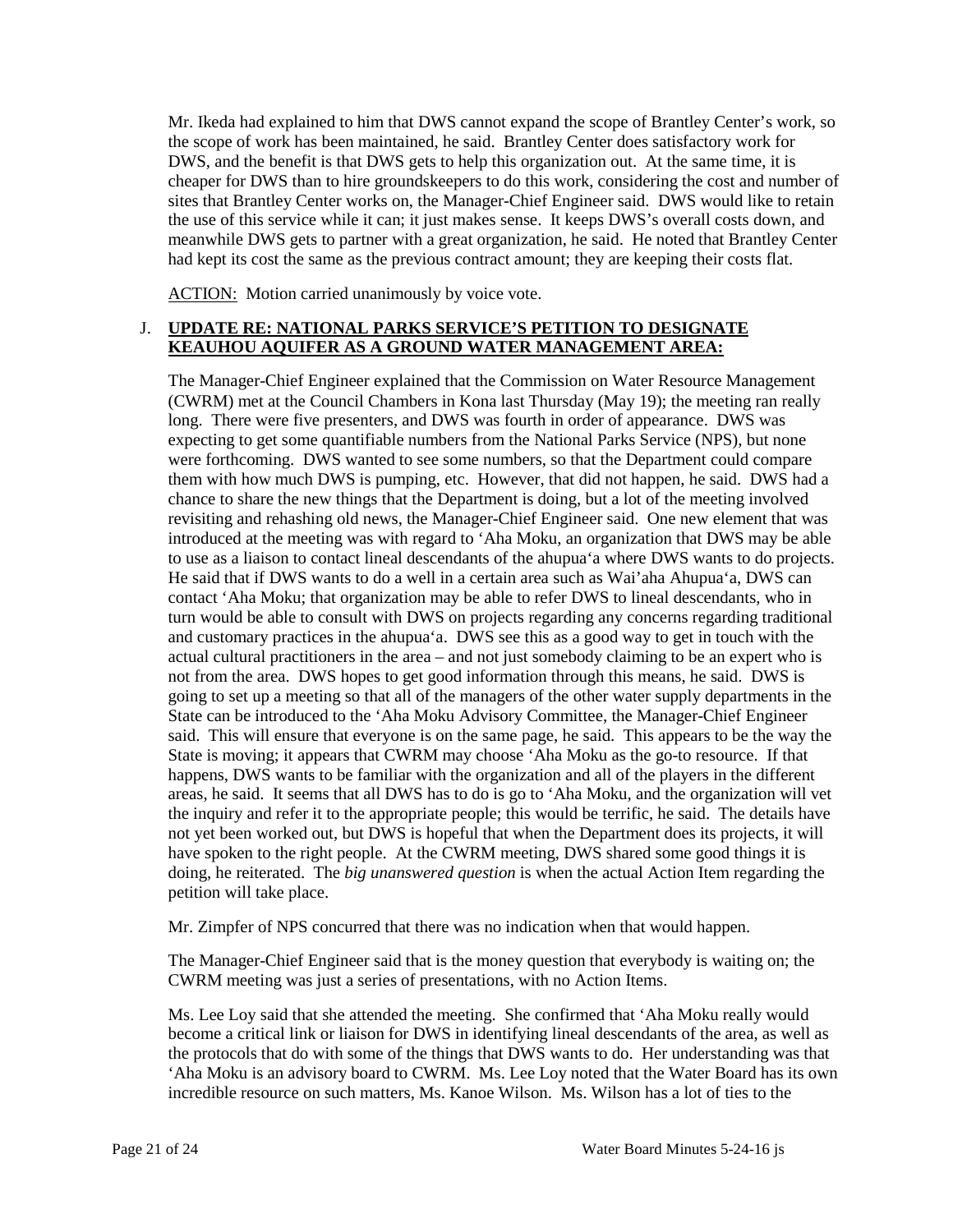customary practices. Ms. Lee Loy sees this as a huge opportunity for the Water Board to possibly even create a proper protocol when moving forward on new well sites; this would ensure that DWS is really taking seriously the cultural component of the area. DWS could even become the noted that the Manager-Chief Engineer did a phenomenal job, remarked upon by many other thanked the Manager-Chief Engineer for doing a wonderful job in his presentation, and for people of 'Aha Moku, and is well-versed with the lineal descendants and traditional and model here in Hawai'i County, which can also be emulated by water departments on Maui and on Kaua'i. It would create a roadmap for other departments regarding DWS's role in the protection of public trust resources, Ms. Lee Loy said. She said she was very excited at the prospect. She people, of explaining the complex situation regarding designation. The Manager-Chief Engineer illustrated this with a story, which appeared to resonate with the Commissioners. Ms. Lee Loy representing DWS so well.

The Manager-Chief Engineer demurred, saying when one is on the hot seat, one only hopes to being making sense.

Ms. Lee Loy said it did make sense; the presentation resonated. The Manager-Chief Engineer's she complimented the Manager-Chief Engineer for a job well done. presentation had so much information and was very technical, but the Manager-Chief Engineer was able to communicate it in a very effective way. She said the take-aways were fantastic, and

Ms. Self, referring to her notes from the meeting, said that 'Aha Moku was actually signed into State law as Act 288 in 2012. She said the organization is great because it includes people who have generational knowledge of ahupua'a; one does not have to be Native Hawaiian, so long as the person has generational knowledge from the past to the present.

 the aquifers, and overlaid it over the map of the ahupua'a systems, and then overlaid it over the map of the Representative Districts. This allowed everyone to talk in context; it showed how everything lines up and it made a lot of sense, she said. Ms. Lee Loy said she was impressed when Ms. Leimana Damate (of 'Aha Moku) took the map of

 The Manager-Chief Engineer said that DWS can work with Ms. Damate; those maps are in DWS's GIS system already.

The Chairperson echoes Ms. Lee Loy's praise of the Manager-Chief Engineer and staff. He thanked Ms. Lee Loy for staying for the entire meeting; he himself had to leave before it was over.

 The Manager-Chief Engineer thanked those who attended the meeting; it showed the commitment from the Board and it showed that this is an important issue that DWS and the Board do not take lightly.

### K. **EXECUTIVE SESSION RE: NATIONAL PARKS SERVICE'S PETITION TO DESIGNATE KEAUHOU AQUIFER AS A GROUND WATER MANAGEMENT AREA:**

(*No Executive Session was held.)* 

## L. **MONTHLY PROGRESS REPORT**:

 Mr. Balog asked if the Department could provide time frames or anticipated time frames on each of the projects on the spreadsheet; he asked that at least notes be put on to show when things are anticipated.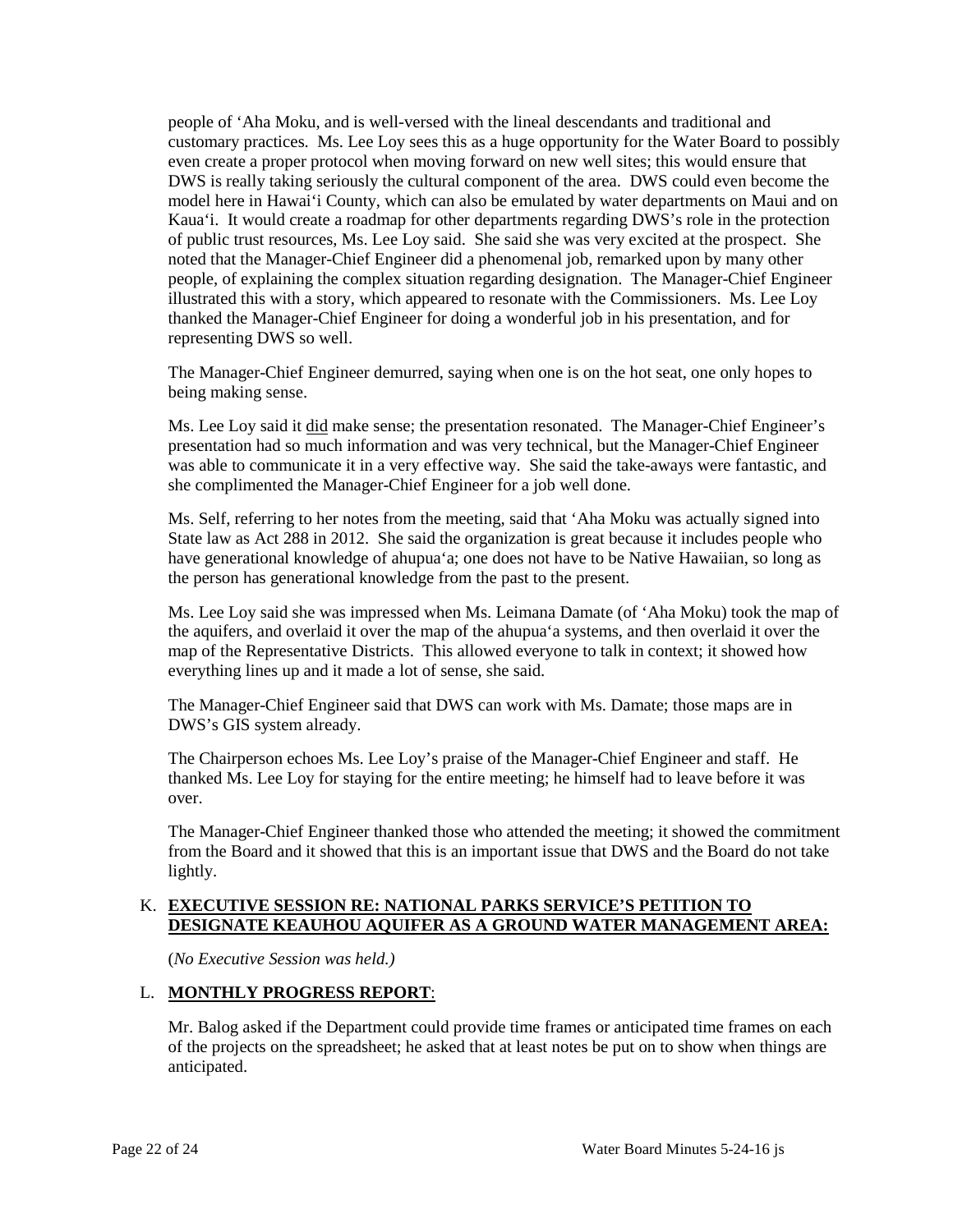The Manager-Chief Engineer said yes, the Department could put time frames under "Status" and "Remarks," that would indicate when DWS anticipates design, etc., being done.

Mr. Balog said yes, it would alleviate some of the questions the Board asks.

 that the Department is still working on in terms of planning, design, date of anticipated bid The Manager-Chief Engineer said that was a good suggestion; DWS could do that for projects openings, etc.

 Mr. Balog said that would be good, because the spreadsheet even shows projects that have been completed already, such as the Isemoto one at the top of the spreadsheet.

Mr. Inaba apologized for not having removed that project from the spreadsheet.

The Manager-Chief Engineer said that DWS still had not gotten Isemoto's bill; DWS is not going to pay until they send an invoice.

Mr. Inaba said that is literally all that DWS is waiting for.

Mr. Balog asked for notes on the general status of all of the projects there.

 wants to get from the Board. He invited the Board to let the Department know what it wants, and DWS will put it on the spreadsheet. The Manager-Chief Engineer said DWS would do that; that is the kind of suggestion that DWS

### M. **REVIEW OF MONTHLY FINANCIAL STATEMENTS:**

 Mr. Uyeda, referring to the Income Statement on Page FS4, asked why the Power Charges from 2015 to 2016 were unfavorable, despite lower Power Charges.

Mr. Sumada asked if Mr. Uyeda was looking at the Operating Expenses section, which showed Power & Pumping at a *favorable* \$2.2 million.

 Power Charges as an unfavorable \$2 million; he asked if that was because DWS was getting less Mr. Uyeda said he was looking above that, to the Operating Revenues section, which showed the revenue on the Power Charges.

Mr. Sumada said it was just less than the prior year.

 The Manager-Chief Engineer asked if it was unfavorable because it is revenue that DWS uses to cover its Power Cost.

Mr. Sumada said that it was unfavorable just because it is less than the prior year.

### N. **MANAGER-CHIEF ENGINEER'S REPORT:**

The Manager-Chief Engineer will provide an update on the following:

1) **\$20M Water Sustainability Study by UH-Manoa**, in cooperation with DWS – The on a letter of support to help UH get this grant. DWS intends to continue to lend its support to this initiative; one of the target areas of the study is the Keauhou area. He involved in this process. The Manager-Chief Engineer said he plans to meet Dr. Chun Manager-Chief Engineer noted that this involves a grant to UH-Mānoa from the National Science Foundation (NSF). DWS last year worked with UH's Dr. Greg Chun stressed that everyone concerned needs more information, and DWS will definitely be